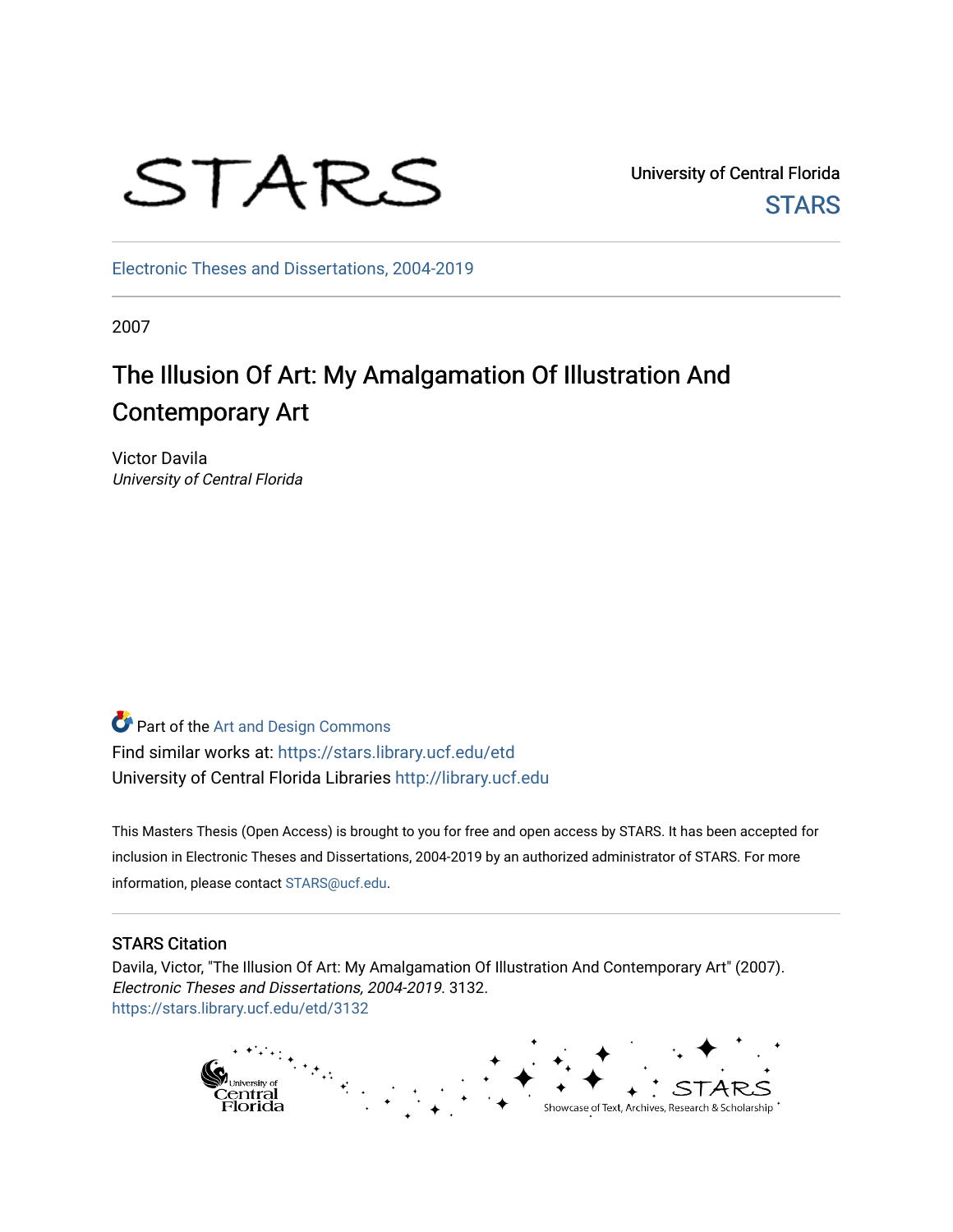## THE ILLUSION OF ART: MY AMALGAMATION OF ILLUSTRATION AND CONTEMPORARY ART

by

## VICTOR M. DAVILA B.A. University of Central Florida, 1997

A thesis submitted in partial fulfillment of the requirements for the degree of Master of Fine Arts in the Department of Art in the College of Arts and Humanities at the University of Central Florida Orlando, Florida

> Spring Term 2007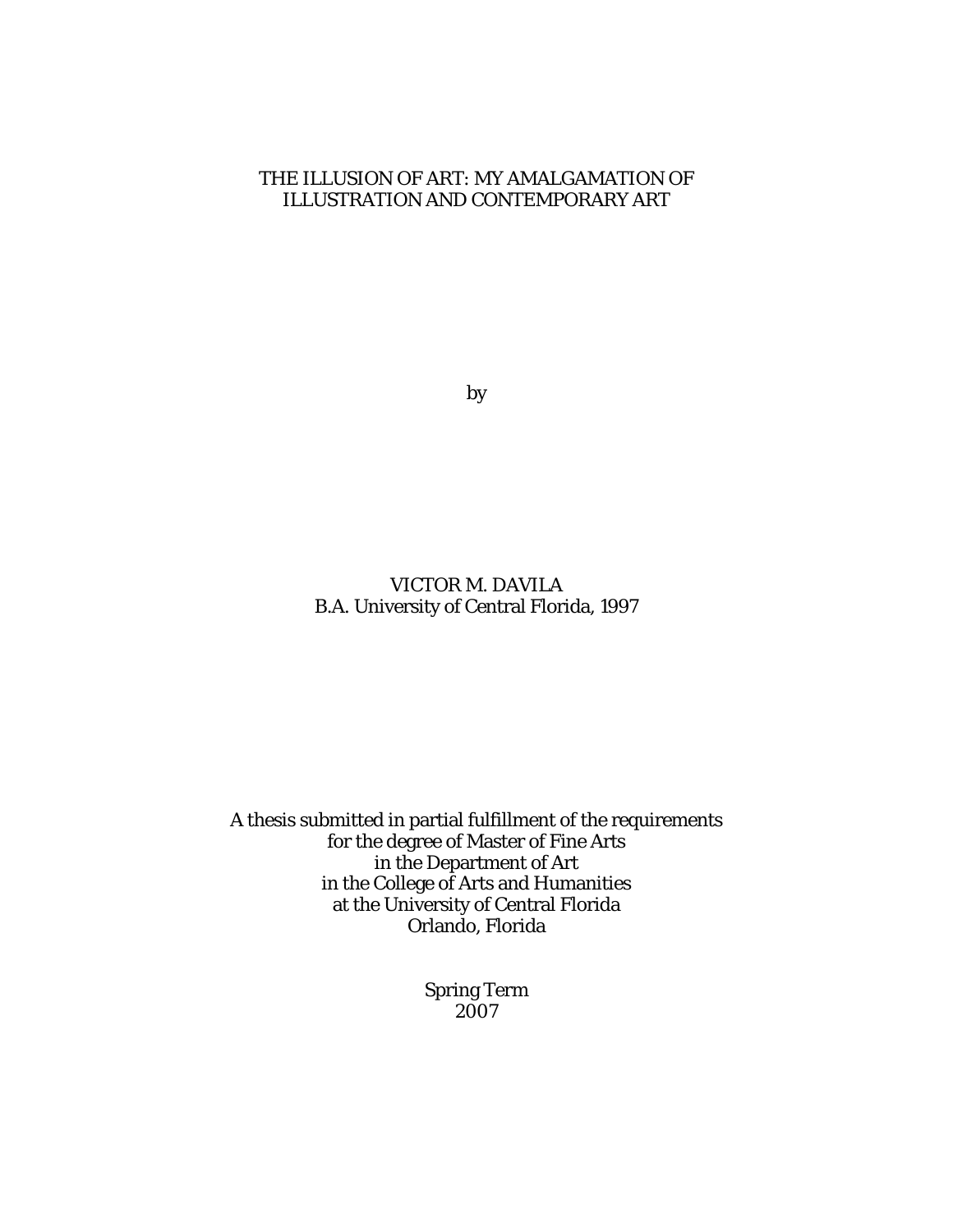© 2007 Victor M. Davila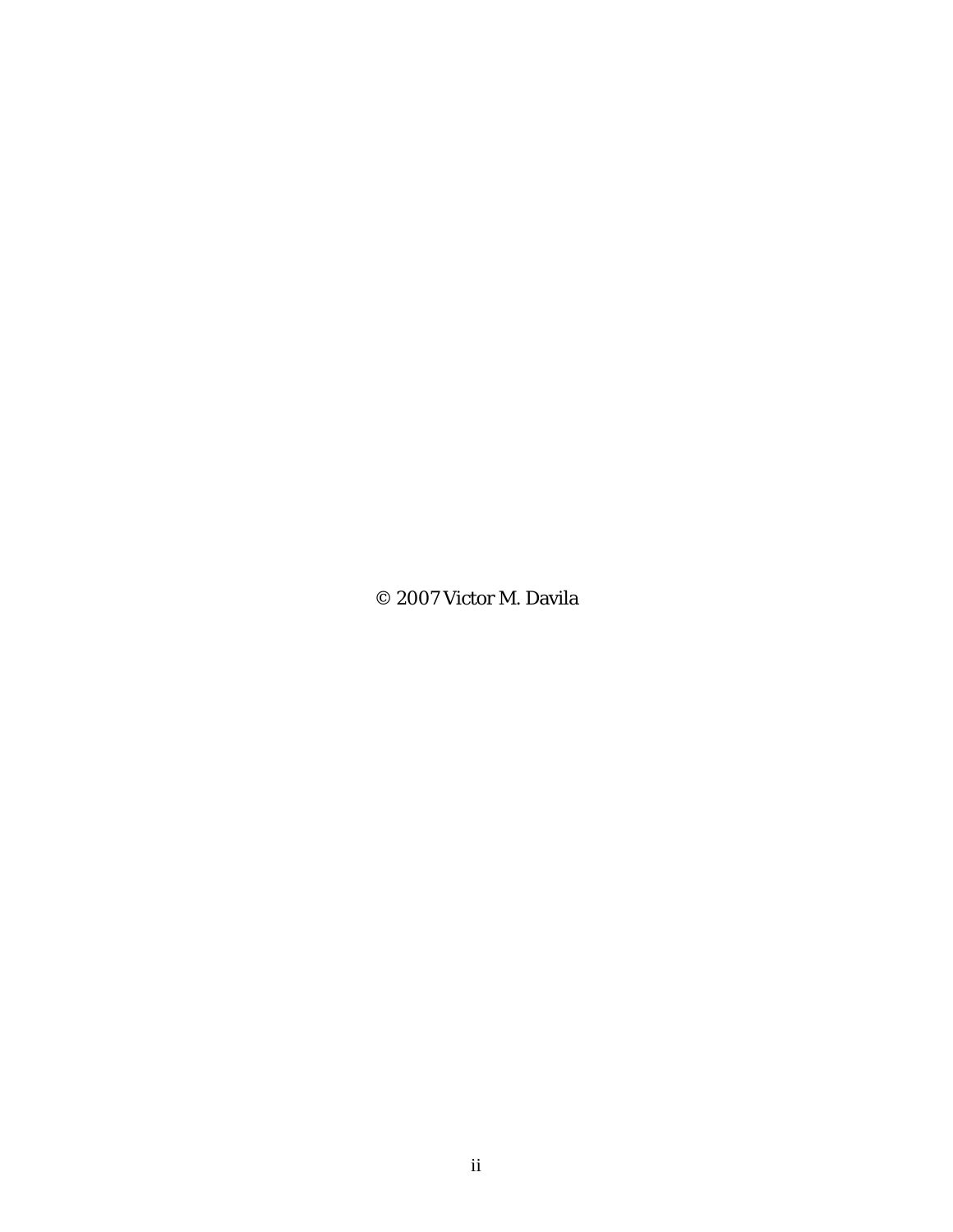## **ABSTRACT**

Drawing on archetypical aspects of human characteristics and personalities, I create images that illustrate our connection to memory, media, and culture. My work is informed by pop culture, including television, movies, cartoons and comic books as it relates to characters in our own physical world and society. The grid is used to represent both childhood games and the frames of a comic strip, where each panel equals an exact moment of time.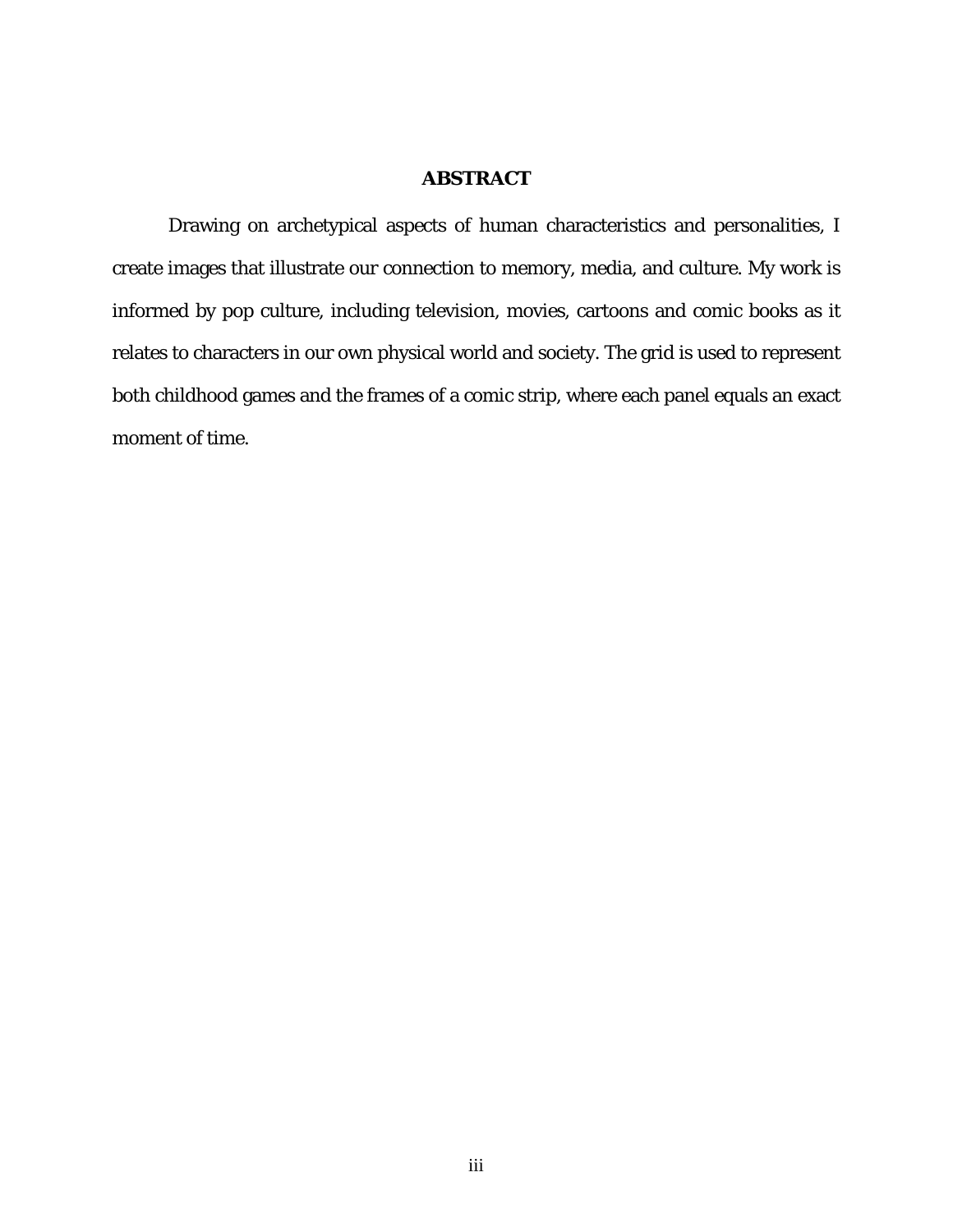For Me-Linh & Lucas and Mom & Dad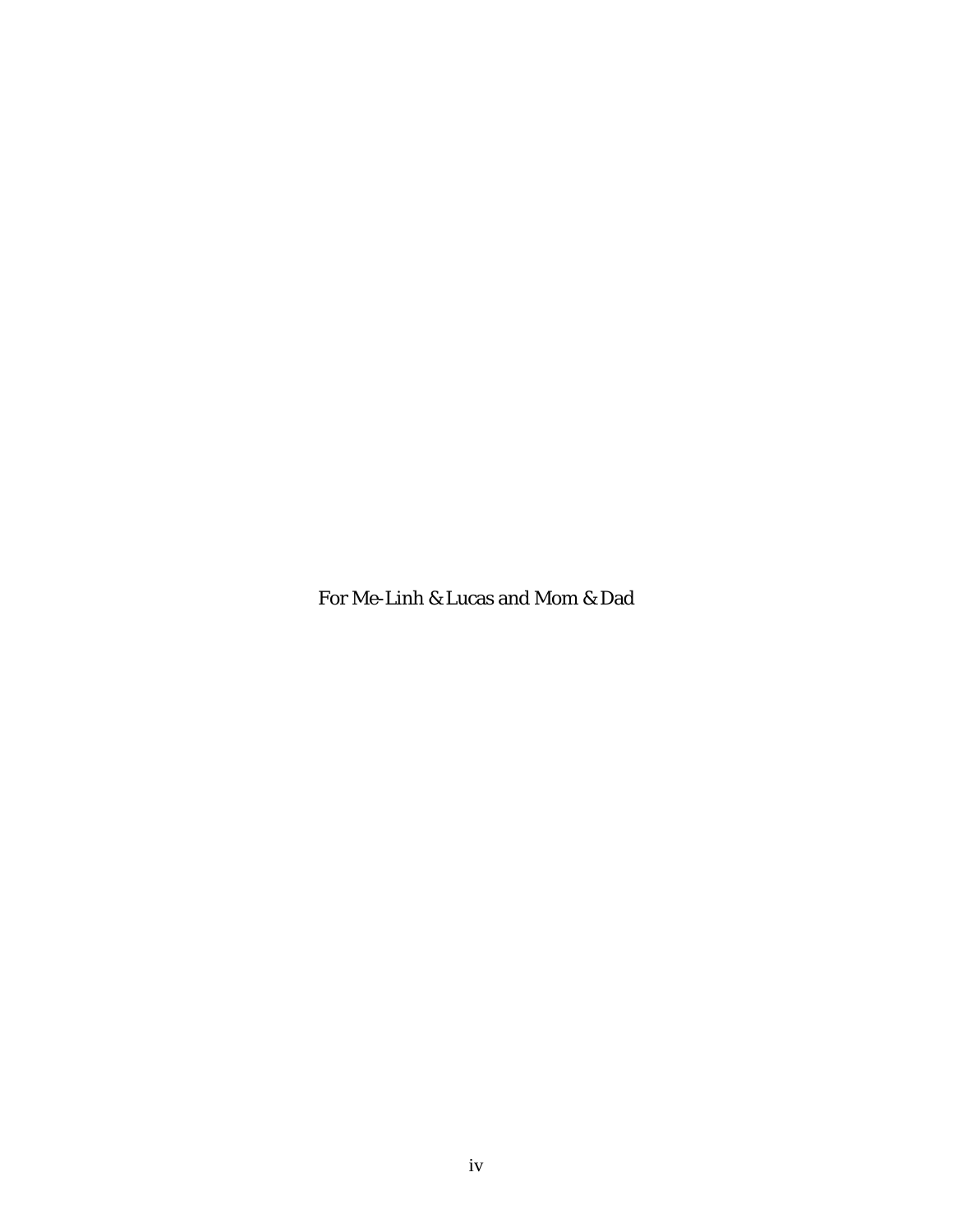## **ACKNOWLEDGMENTS**

I would like to express my gratitude to all those who not only helped me complete my thesis, but who supported me these past years as part of UCF's first MFA class. I am deeply indebted to my main advisor, Chuck Abraham, who has been a motivating, encouraging and supportive mentor for over a decade. I am very grateful for the support of E. Brady Robinson who provided enthusiastic and critical suggestions during our weekly meetings. I also greatly appreciate Ke Francis for being an inspiration with both his talks and his work ethic, and Jason Burrell for filling my head with useful information. Finally, I would be remiss if I did not mention David Haxton, whose support and guidance throughout my graduate career has been invaluable.

I want to thank those who assisted with the thesis and gallery show process by reading draft versions of my thesis or helping put the show together: Roger Wolf, who spent enormous time and effort helping me make sense of what I was trying to say and do; Betsy Walton, who has been both a supportive classmate and an understanding boss; Marlenys Rojas, Wendy Pope, and Flora Chan for assisting in the setup of my thesis show by supplying constructive suggestions and lending much needed helping hands; and Theo Lotz and Janet Kilbride for their guidance throughout the show setup.

I also want to take this opportunity to acknowledge and thank Patricia Tiberii, Yong Thomas, and Andrew Higgins for giving a tremendous amount of time and effort to assist in the creation of my artwork.

I would like to thank my family for their incredible support and patience over the years, particularly my beautiful boy, Lucas, and my parents, Victor and Carmen.

v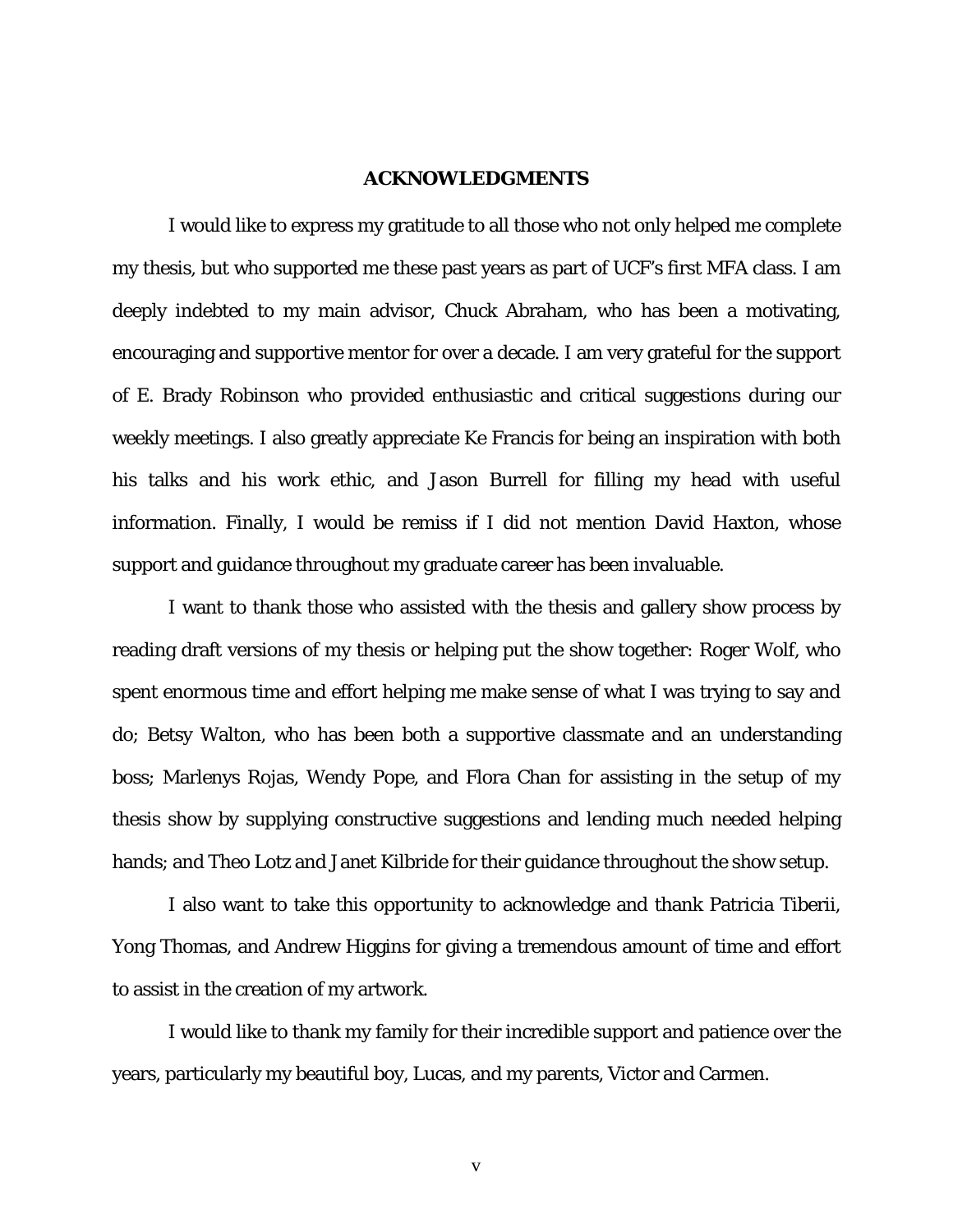Finally, I want to give a special thanks to my wonderful wife, Me-Linh, who has been an incredible pillar of strength and support, as well as being integral in helping with the creation of my artwork by either providing a helping hand, a critical eye, or endless encouragement.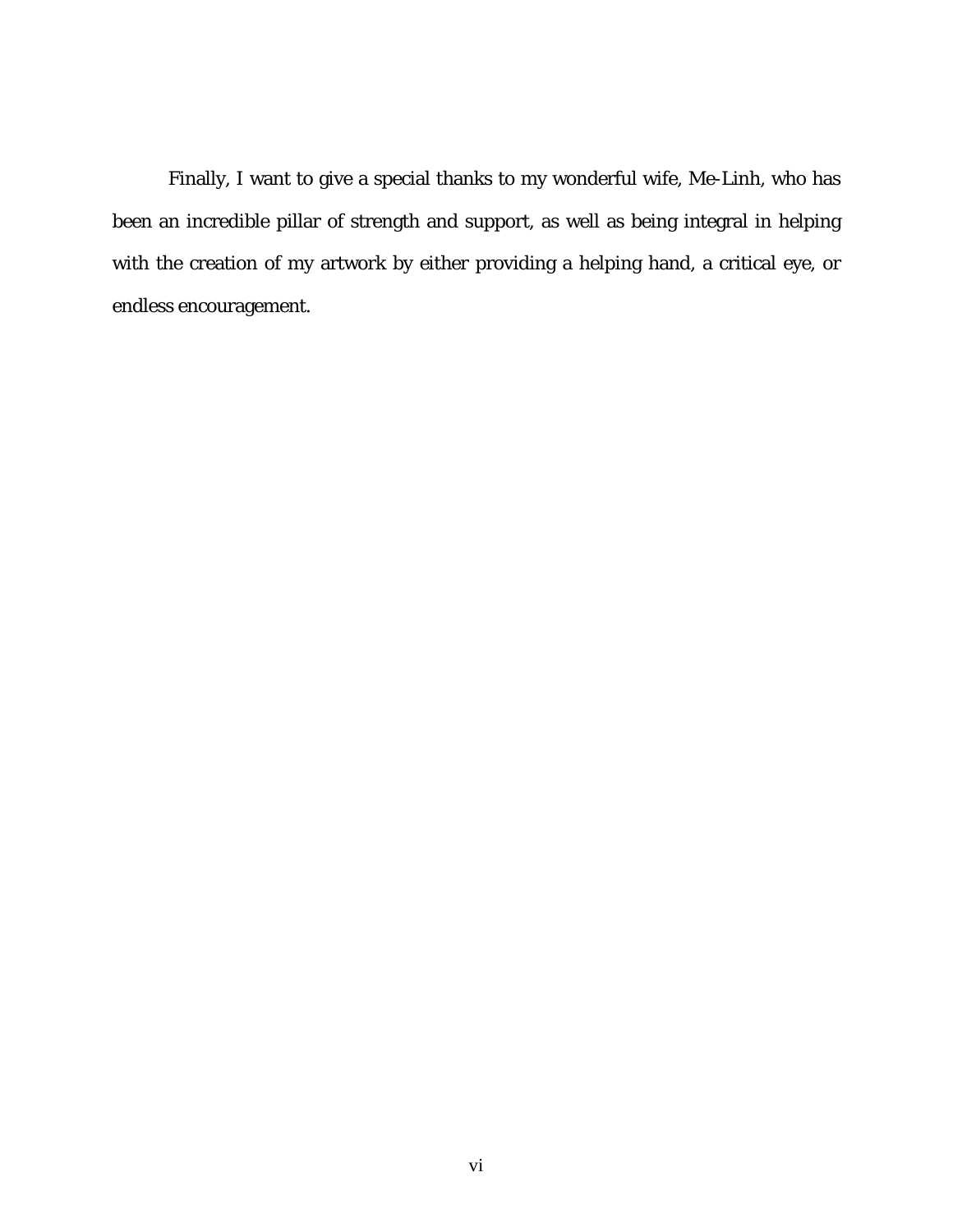## **TABLE OF CONTENTS**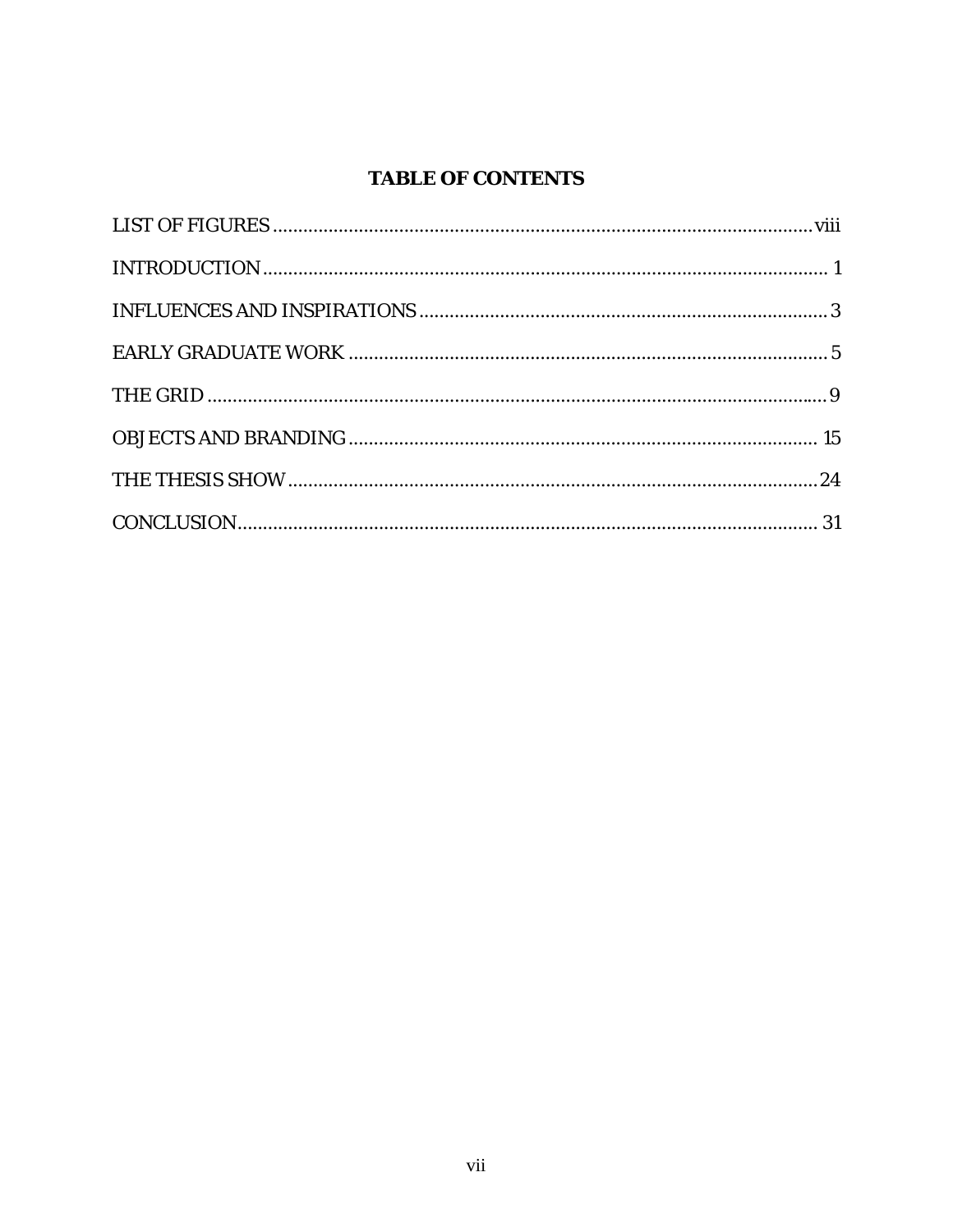## <span id="page-8-0"></span>**LIST OF FIGURES**

| Figure 13: Clopsies (Felt and flannel stuffed with cotton; 2006)  18 |
|----------------------------------------------------------------------|
| Figure 14: Alberto (Felt and flannel stuffed with cotton; 2006)  19  |
|                                                                      |
|                                                                      |
| 21                                                                   |
|                                                                      |
|                                                                      |
|                                                                      |
|                                                                      |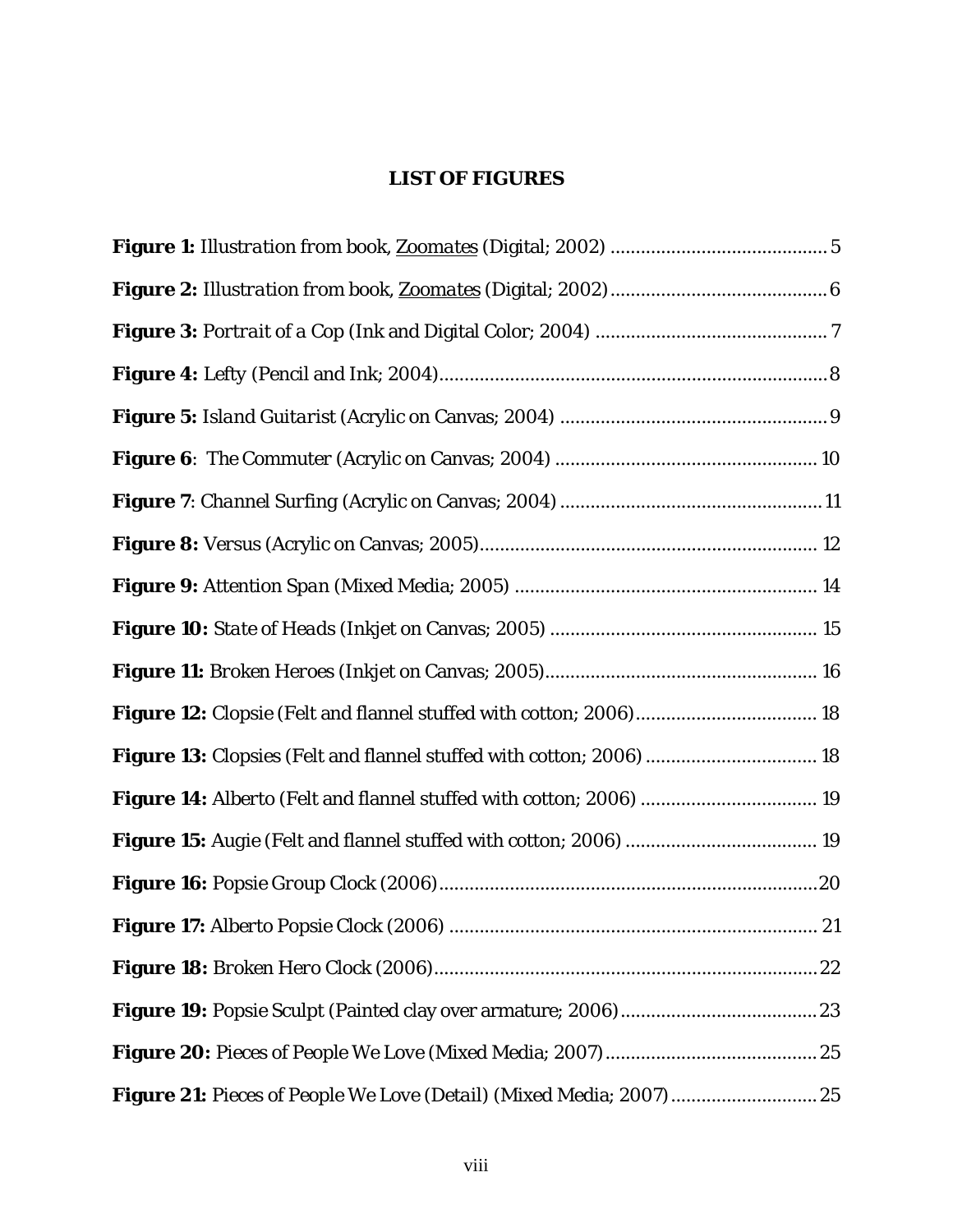| <b>Figure 22:</b> Stuck In A Moment You Can't Get Out Of (Pencil, Ink, Marker; 2007)  27 |  |
|------------------------------------------------------------------------------------------|--|
|                                                                                          |  |
|                                                                                          |  |
| <b>Figure 25:</b> <i>Oh Well</i> (Acrylic and Marker on Stuffed Canvas; 2007) 30         |  |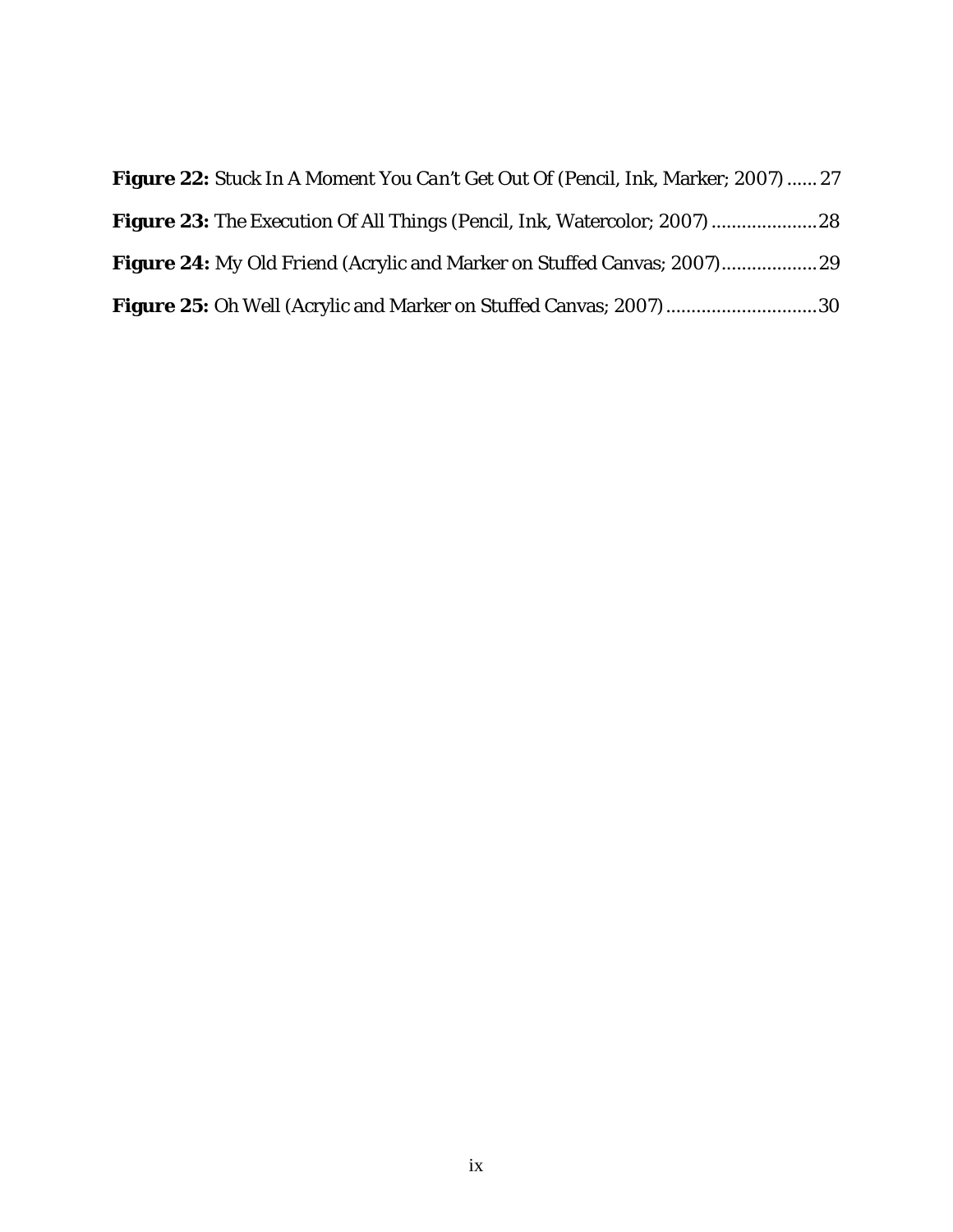## <span id="page-10-0"></span>**INTRODUCTION**

The three (*four*, actually) years of graduate school have been a time of learning, creativity, and self-discovery. It has also been time of frustration, resistance, and selfdoubt. Going into the program, I considered myself foremost an illustrator and graphic designer. That is what I do for a living, and that has been what I have done all my life. I never had any aspirations of being a contemporary artist whose work hangs in Chelsea, nor did I have any desire to be an artist whose work relies mainly on concept. Usually the reason people enjoy my work is because they like the way I draw– they enjoy looking at how I construct figures and objects using pencil, pen, or the computer. And I was okay with that. I still am.

Once in the program, however, I was exposed to the world of contemporary art and a variety of artists and works, many of whom I had never heard of. I was introduced to the toothpaste paintings of Tom Friedman; the breast-milk-squirting anime girl of Takashi Murakami; the self-inflicted gunshot wound of Chris Burden; the TV set creatures of Nam June Paik; the smooth, reflective sculptures of Anish Kapoor; the freaky films of Matthew Barney; and the creepy projections of Chris Oursler. I found myself roaming the streets of Chelsea and reading a book by Jerry Saltz. So, had my mindset changed? Somewhat.

I approach this thesis as a monograph of sorts, chronicling my time and work in the graduate program. I will highlight some of the works I created as a graduate student and explore the choices I made along with the reasoning behind them. Hopefully this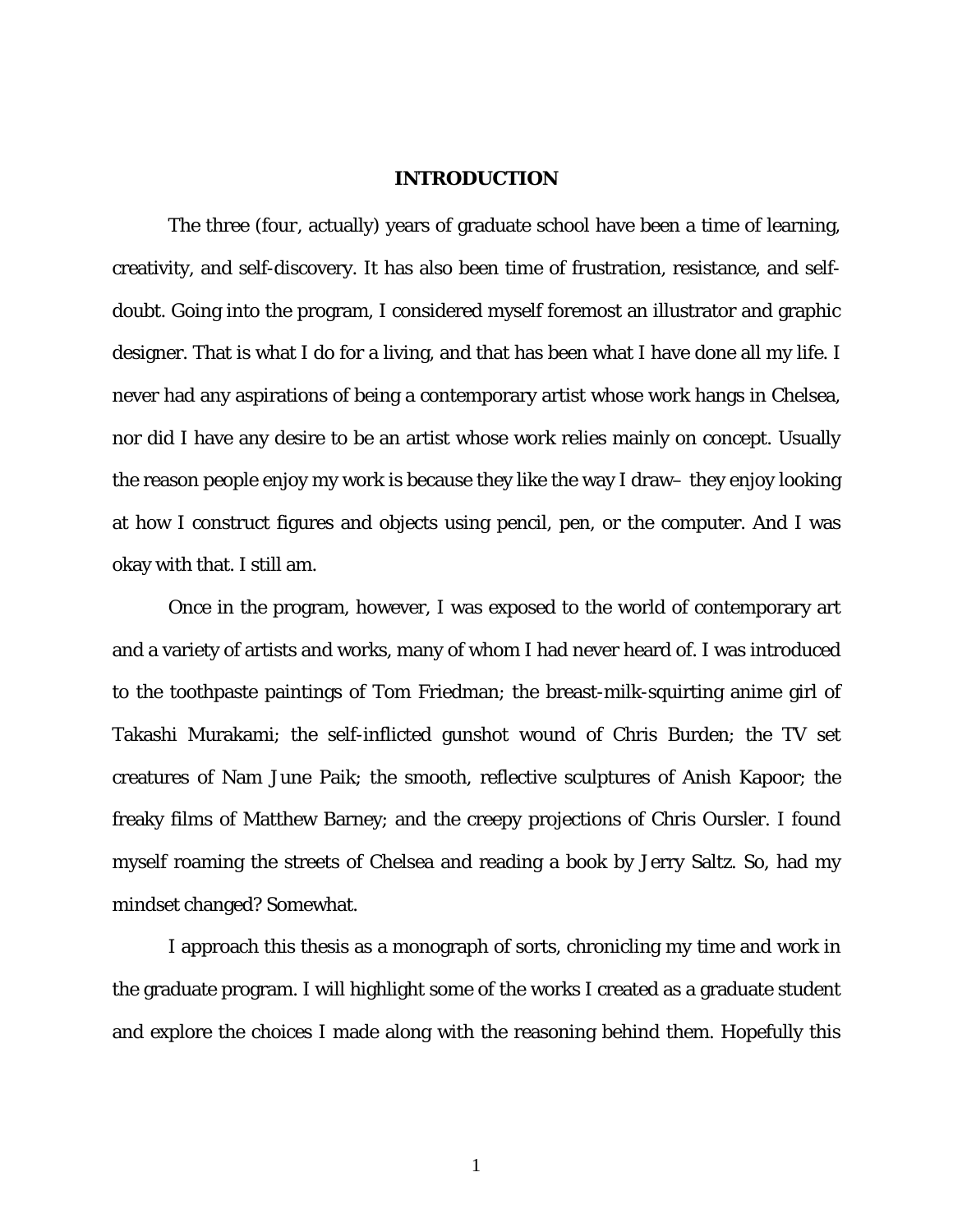will give the reader, and myself, a glimpse into my development as an artist, contemporary or otherwise.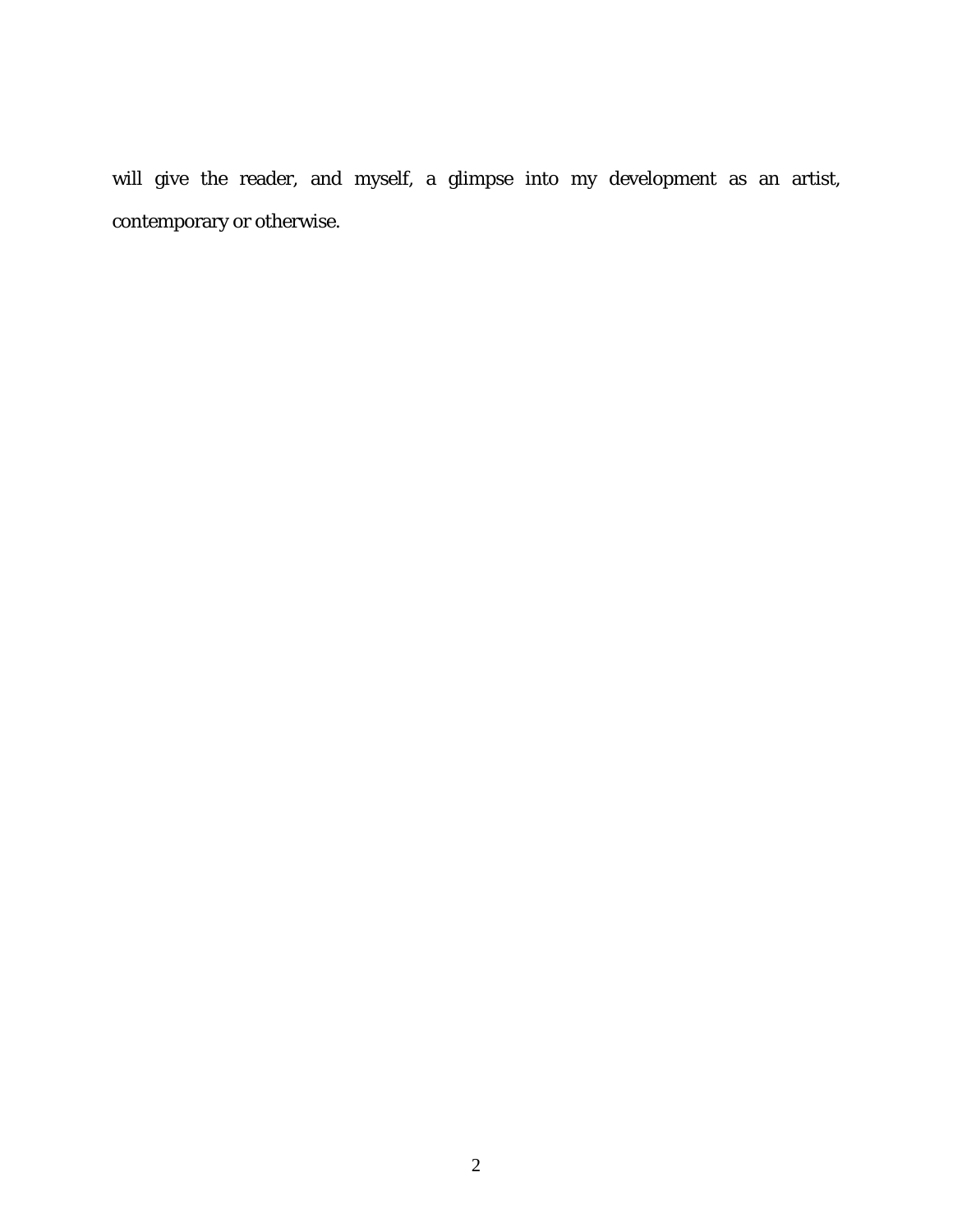## <span id="page-12-0"></span> **INFLUENCES AND INSPIRATIONS**

I am the youngest of four and the only son in a Puerto Rican family. My American friends consider me Hispanic, and my Hispanic friends consider me Americanized, so it always seems as if I am on the outside of both cultures. I have never been the outdoorsy type, nor have I ever been particularly athletic. While my friends were outside playing soccer or baseball, I spent most of my childhood by myself, hunched over a drawing lapboard in front of the television or reading comic books. I was never really into imageless novels but I have always been interested in the story-telling mediums such as cartoons, movies, and graphic novels. The fantasy worlds of Jedi knights and caped heroes fueled my imagination. My first drawings were of Superman, Spider-man, Disney cartoons, and space ships. The illustrations of Jack Kirby, John Romita, Jose Luis Garcia Lopez, and Dan Decarlo would enthrall me for hours on end. I would even create my own comic books inspired by the characters I loved.

These habits have not changed too much in adulthood. While I am somewhat more outgoing and physically active than I was as a kid, I still spend much of my time watching movies and cartoons, reading comic books, or hunched over the same drawing lapboard. So it is understandable that my art is inspired and reflects what I immerse myself in: movies, sequential art, animation, celebrities, technology, and music.

Having a background in illustration and design, illustrators and designers play a large part in the pool of artists from whom I draw inspiration. Artists such as Gary Baseman, Tim Biskup, and Chris Ware, who have smudged the lines between editorial illustration, graphic design, and contemporary art, are big influences on my work.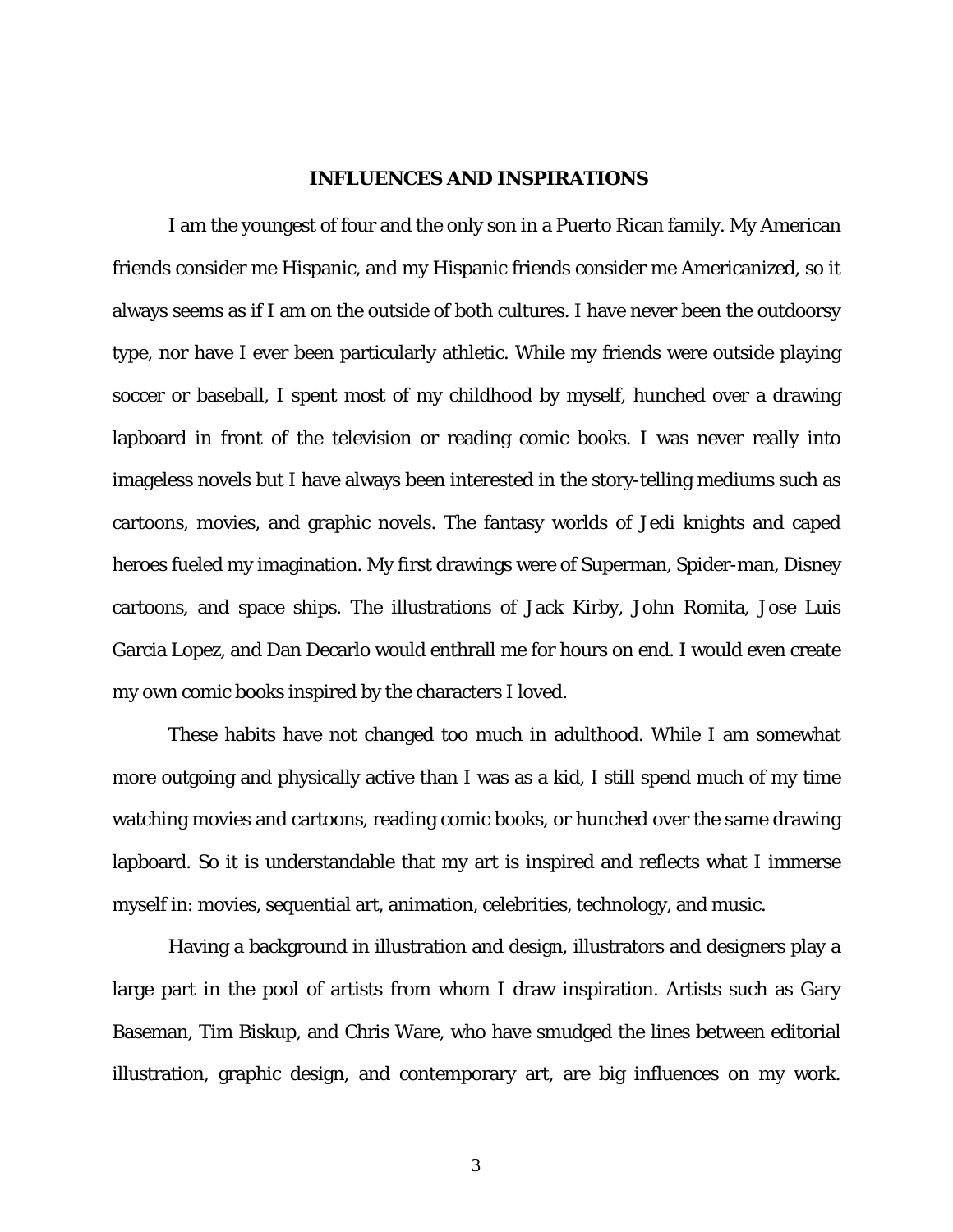Contemporary artists such as Laylah Ali, Marcel Dzama, and Yoshitomo Nara, as well as graffiti artists such as Barry "Twist" McGee and Keith Haring, also serve as great sources of inspiration.

Like me, each of these artists' works is rooted in popular culture. Bright, colorful creatures and masked humanoids are commonplace as subject matter. Laylah Ali's pieces are full of masked, round-headed, cartoonish characters wearing capes, flying, or breaking chains. Marcel Dzama's drawings bring to life costumed avengers intermingling with cowboys. Yoshitomo Nara's work often consists of a little girl character inspired by the female fans of The Ramones.

However, while on the surface the artwork may look simple and childlike, each artist uses these simple images to create a more convoluted world that echoes the complex world we live in: Ali's round-headed figures speak of racism and oppression; Dzama's characters, while steeped in Canadian folklore, resonate today's violent society; and Nara's cutesy characters give insight to an oftentimes troubled youth culture.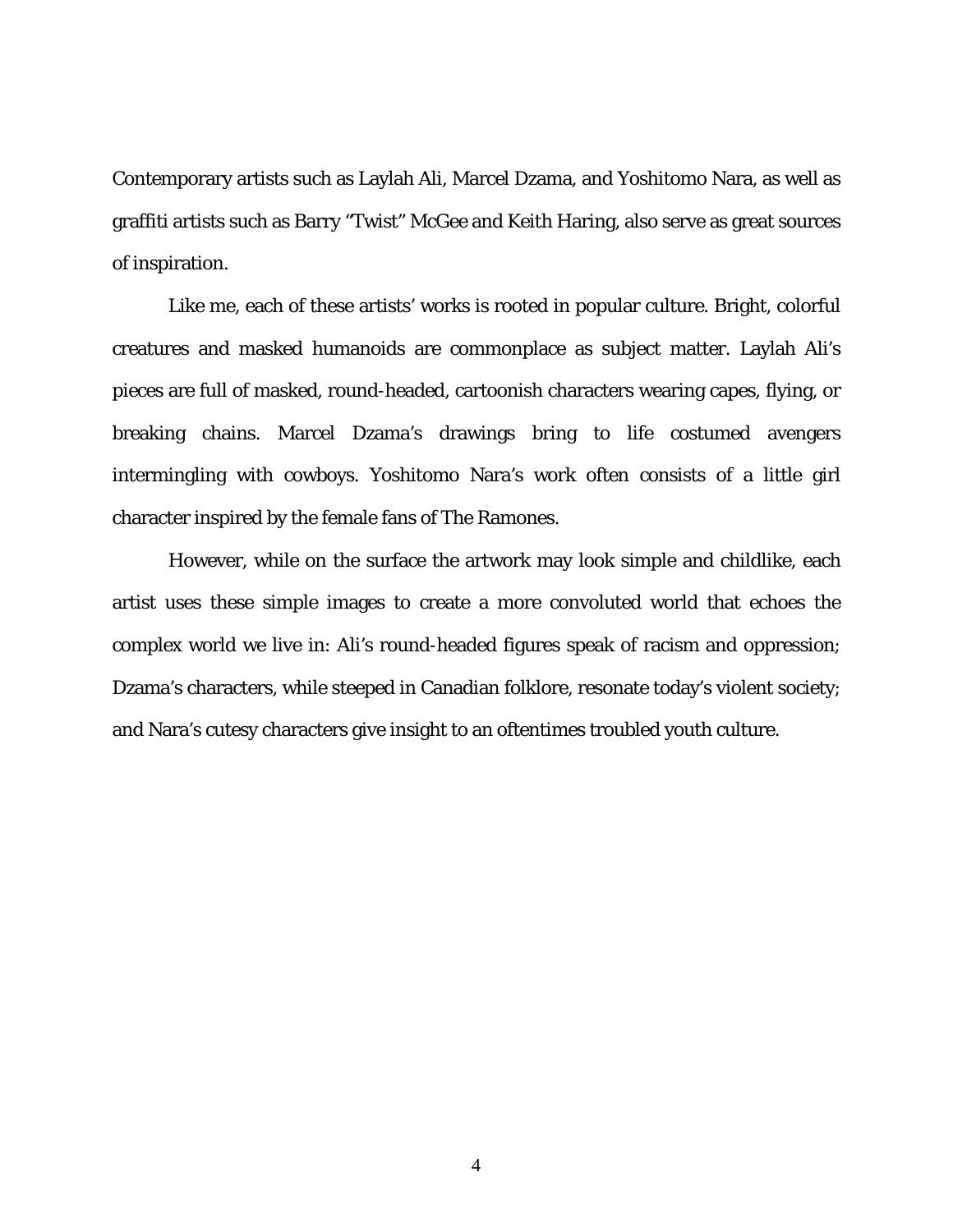## <span id="page-14-0"></span>**EARLY GRADUATE WORK**

The year before I entered the graduate program was one of my most successful years as an illustrator: I had just completed illustrating several children's books for a major educational publisher, I designed and animated several interactive games for a high-profile multi-media company, and I became a published author after the release of my first book on the subject of creating graphic novels. I was receiving a steady flow of work and I began to be associated with a particular aesthetic style. The bulk of my work graced products geared towards children and young teens and my tool of choice was *Adobe Illustrator*, a vector-drawing program that allows me to create clean, flat images (Figures 1 and 2).

<span id="page-14-1"></span>

**Figure 1:** *Illustration from book, Zoomates* (Digital; 2002)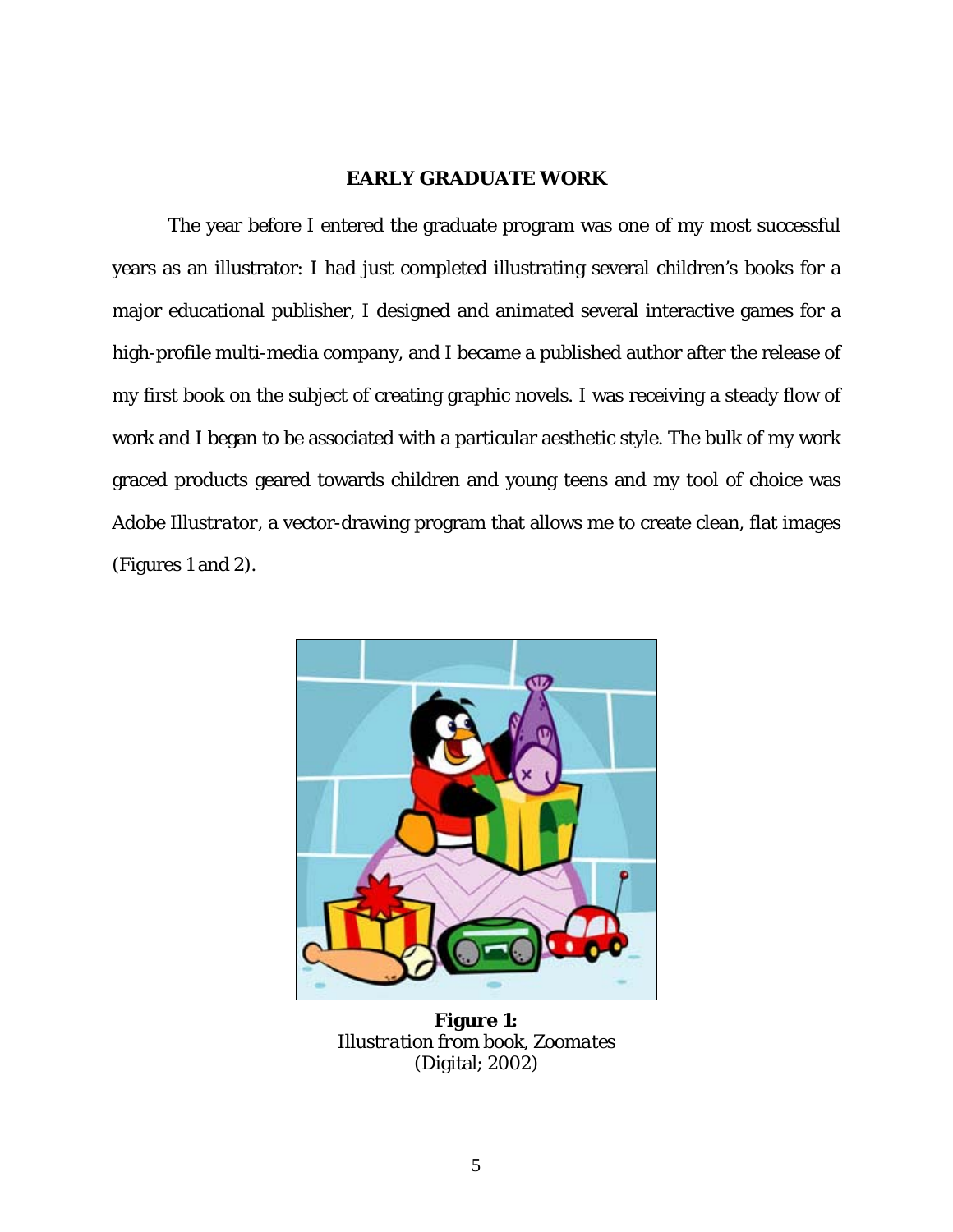<span id="page-15-0"></span>

**Figure 2:** *Illustration from book, Zoomates* (Digital; 2002)

However, the more I refined the style and made it my own, the more I missed working in more traditional methods. The coldness of the computer left me wanting to work with more tactile mediums. Therefore, one of my initial goals for the graduate program was to create works removed from the computer. I would use pen and paper, watercolor and acrylics to produce the bulk of my art.

The first semester was a time of exploration. I wasn't quite sure yet exactly what my graduate work would consist of. Should I continue creating illustrations or should I try my hand at contemporary art? The program seemed to be focused more on conceptual over applied arts, so I felt undecided as to which path to take. I figured the best thing to do is to start creating *something* and seeing where it took me.

I once described my mind as one of those old Hollywood back lot scenes from the 40s and 50s, where different movie characters in full costume are hanging out having lunch together waiting for their callbacks. There's a cowboy from an old western having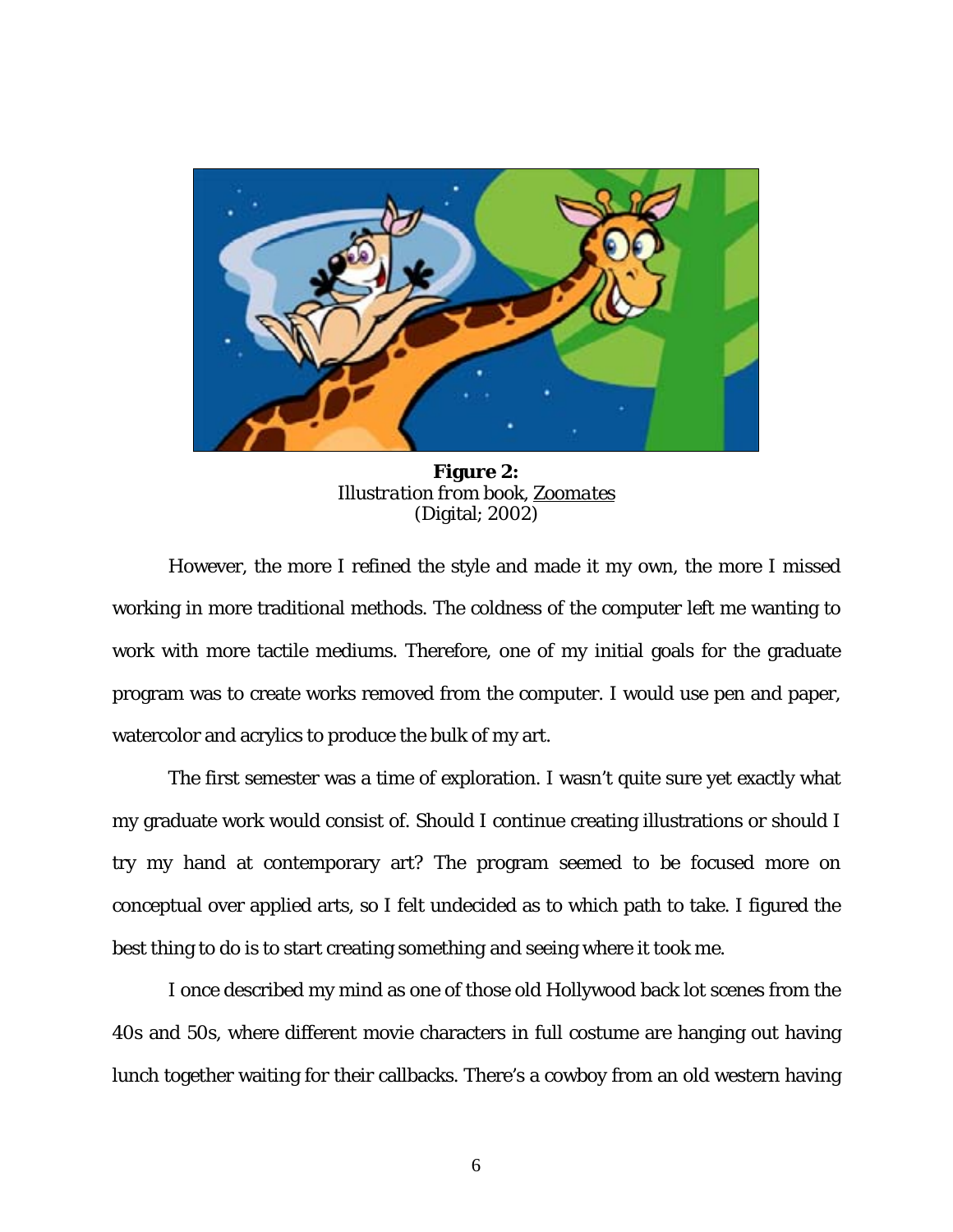a conversation with a Roman Centurion, or an Egyptian slave sharing a drink with a green alien from Mars! These are the characters I like to draw and I thought this would be a good place to start. I scoured the Internet and television for interesting character images, focusing on characters that could be considered "every day" personalities, as opposed to fantastical characters. I quickly settled on the movie staples of cops and gangsters. The images on which I based *"Portrait of a Cop"* (Figure 3) and *"Lefty"* (Figure 4) immediately struck me because of the police officer's uniform and the almost stereotypical garb the gangster (Al Pacino in character for the film *Donnie Brasco*) wore.

<span id="page-16-0"></span>

**Figure 3:** *Portrait of a Cop* (Ink and Digital Color; 2004)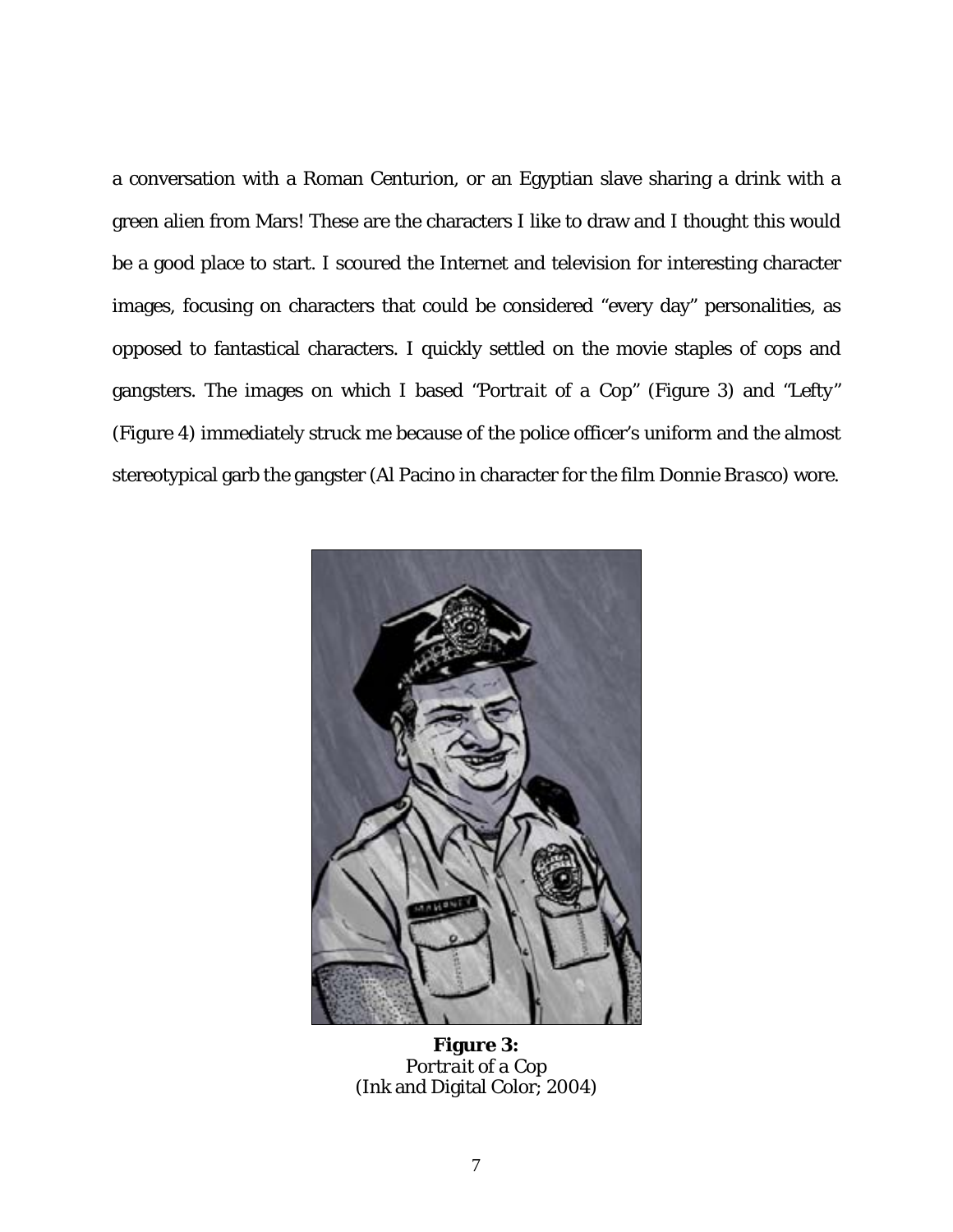<span id="page-17-0"></span>

**Figure 4:**  *Lefty* (Pencil and Ink; 2004)

I approached these initial images almost as exercises to get my creative juices going and they served as a springboard for most of the graduate work that followed.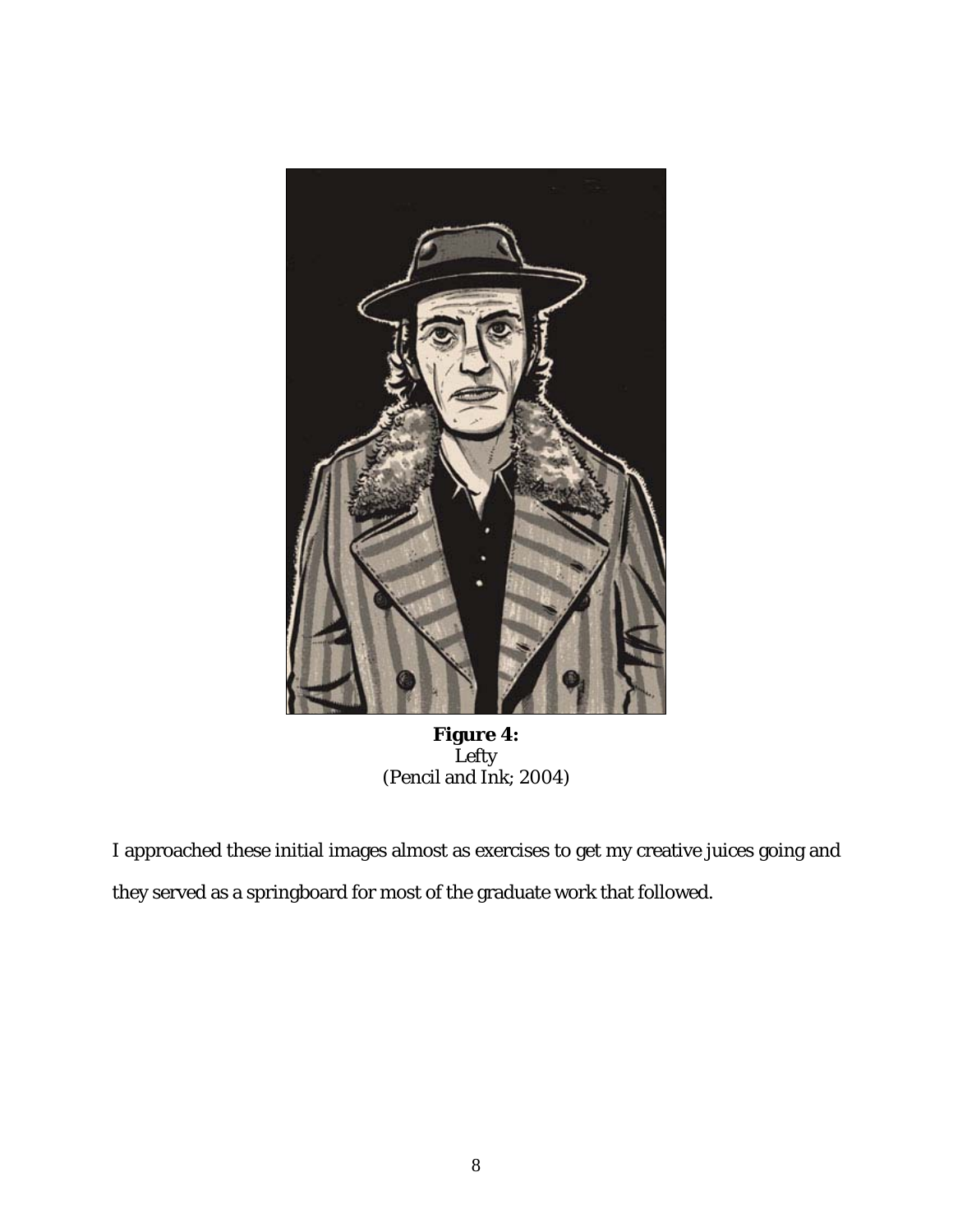## <span id="page-18-0"></span>**THE GRID**

After these initial drawings, I began to experiment deeper with mediums. Inspired by the paintings of Gary Baseman, whose works often consist of bizarre characters in surreal settings, I began to paint characters on 8-inch x 8-inch storebought canvases. These paintings, among them *Island Guitarist* (Figure 6) and *The Commuter* (Figure 7), were reminiscent of gag panels in the newspaper comics page. Sometimes they were funny, sometimes they contained a pun, but they were always cartoony.

<span id="page-18-1"></span>

**Figure 5:** *Island Guitarist* (Acrylic on Canvas; 2004)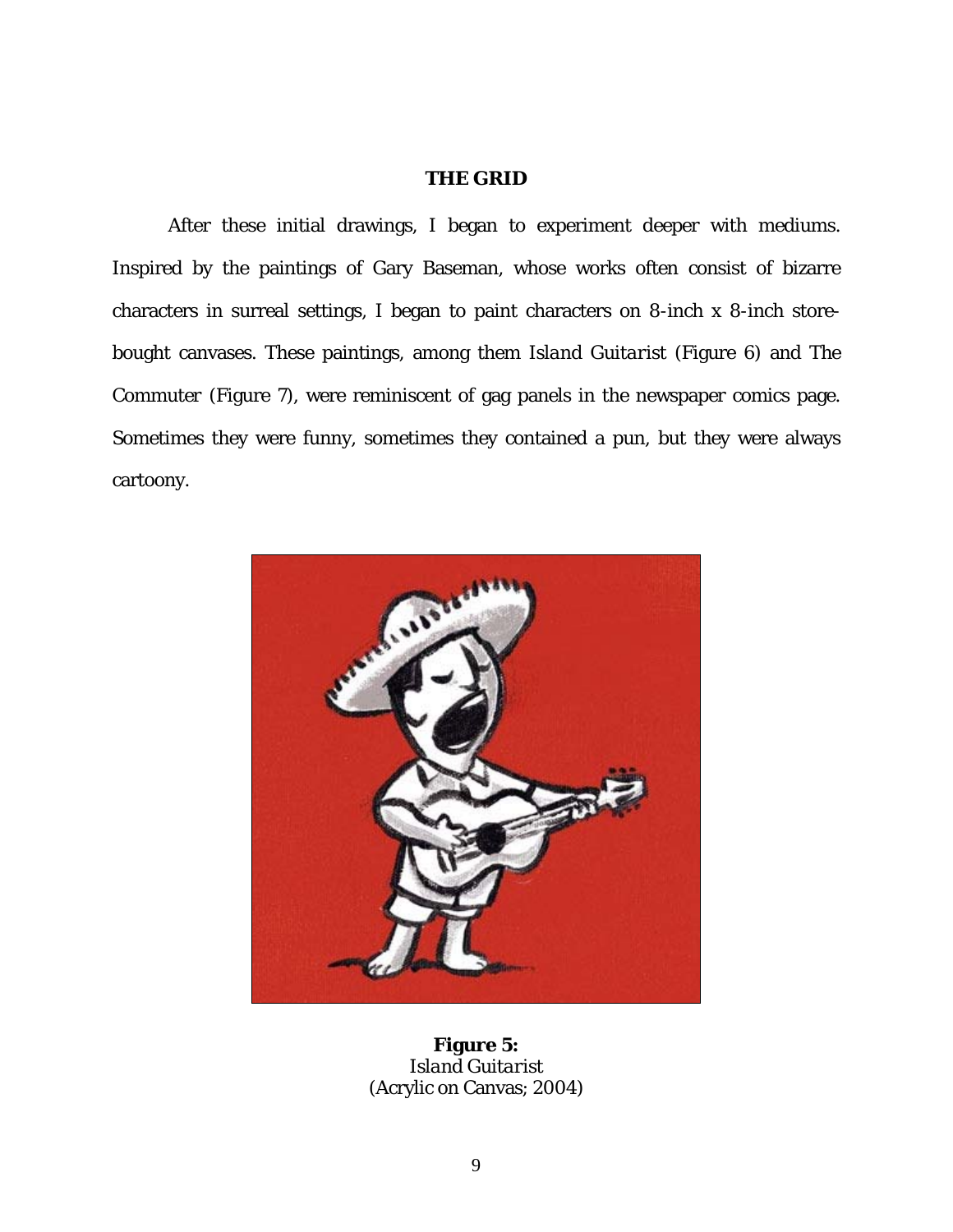<span id="page-19-0"></span>

**Figure 6**:  *The Commuter*  (Acrylic on Canvas; 2004)

I then created several of these small canvas paintings and grouped them into one large work. The piece, called *Channel Surfing* (Figure 8), consisted of twenty 8-inch x 8 inch canvases grouped together in a grid, four canvases wide and five canvases deep. Each canvas consisted of a single character, white with black outlines, on a solid background colored yellow, green, red, or blue. The idea for which characters I painted developed as I channel surfed on the television over the course of a weekend. As certain characters on TV caught my eye, I would write their names down on a sheet of paper. Later, I painted the characters on the canvases. In this format, the work took on a look reminiscent of games such as *Concentration*, a *Rubik's Cube*, or a tile puzzle. The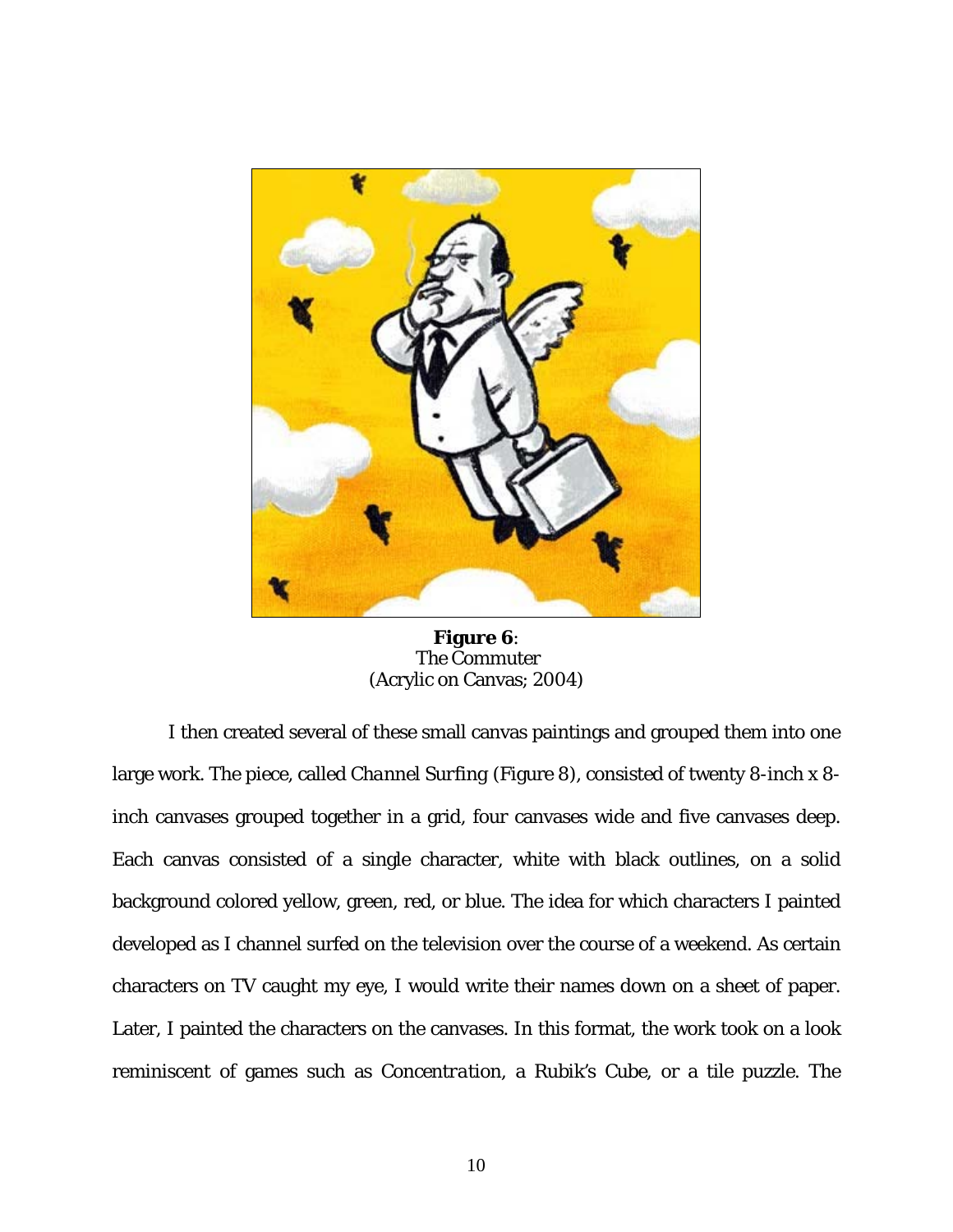response to this first piece was favorable and the grid quickly became a recurring motif in my work.

<span id="page-20-0"></span>

**Figure 7**: *Channel Surfing*  (Acrylic on Canvas; 2004)

After creating *Channel Surfing*, I knew I had touched on something new and interesting with my art, but I struggled with where to take it. I didn't want to repeat myself, but wanted to continue the use of the grid. I experimented with making the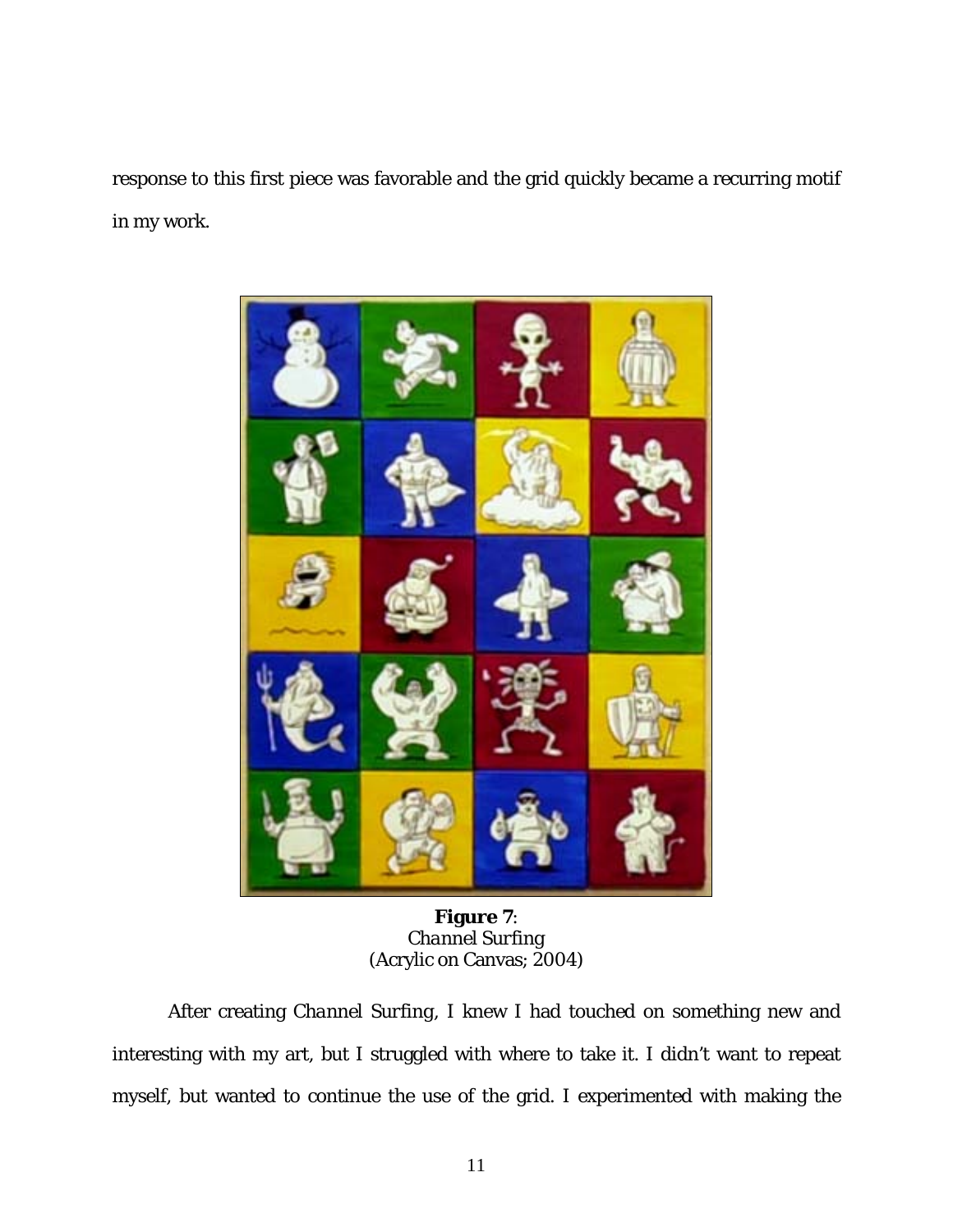individual canvases relate to each other more, as in *Versus* (Figure 9), which is comprised of six canvases aesthetically similar to *Channel Surfing*. This time, the canvases were broken into three sets of two and grouped according to the images that represent each other's nemesis. For instance, the image of a cat was paired with that of a dog. While this work was similar to *Channel Surfing*, it lacked any real substance behind it besides its obvious gimmick.

<span id="page-21-0"></span>

**Figure 8:** *Versus* (Acrylic on Canvas; 2005)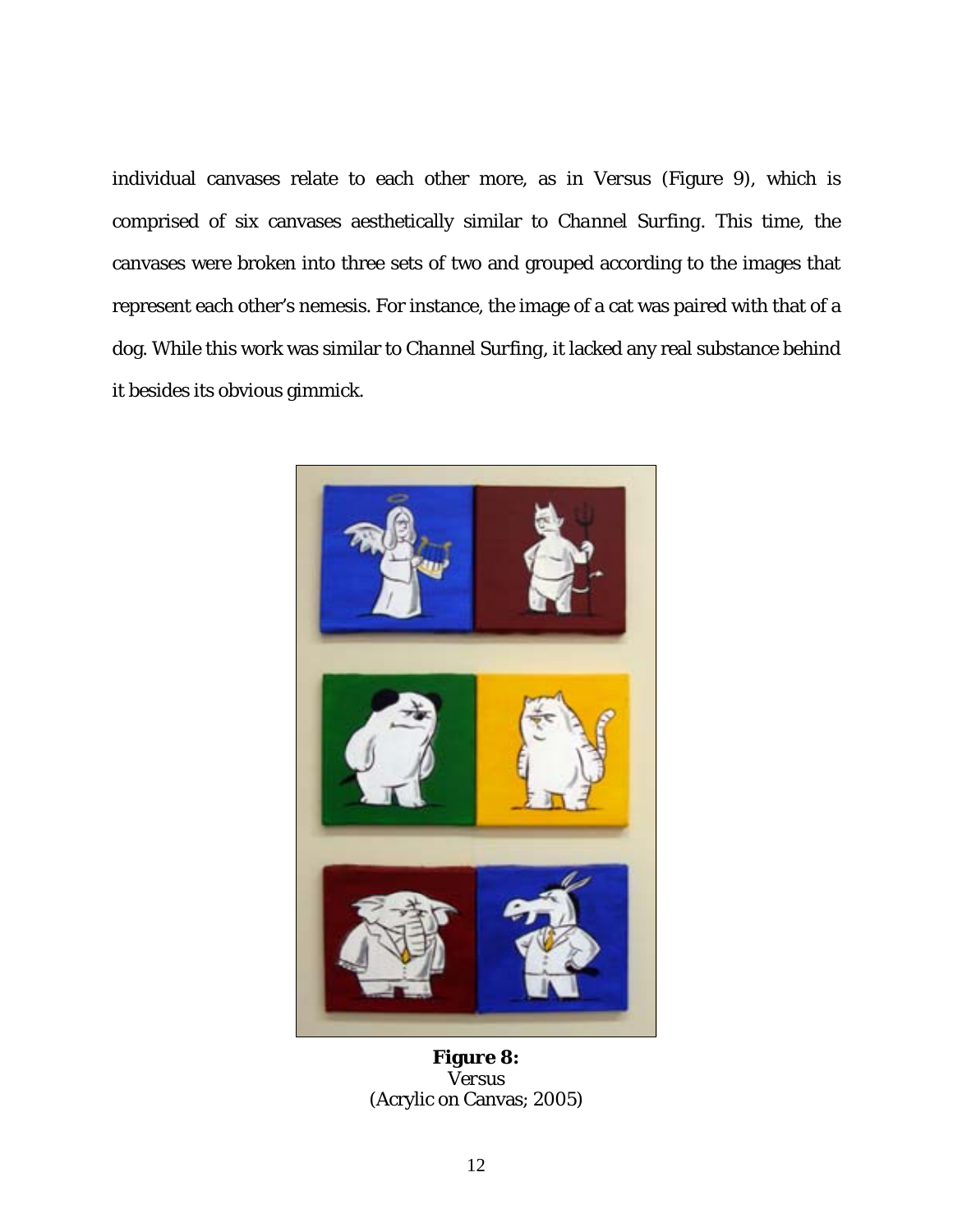At the same time I was creating work for the MFA program, I was still taking on freelance illustration jobs in order to make ends meet. Having to create art for both school and clients, combined with working a forty-hour week as a designer, was beginning to take its toll on me creatively. What I really hoped to do is find a way to combine my graduate and freelance illustration work. I decided my course of action would be to harvest images I had already created for my next piece.

Part of my process of creating illustrations consists of drawing the same image repeatedly until I am happy with the drawing. As a result, I often have dozens of sketches of a single character in slightly different poses, styles, and mediums. Upon realizing this, I cut these sketches into 5-inch x 5-inch squares and framed them until I had thirty frames in all. Still keeping with the grid motif, I hung them on the wall five frames across and six frames tall (although this piece would later grow to a total of 36 frames), resulting in a work titled "*Attention Span"* (Figure 10). Whereas "*Channel Surfing"* was about my lack of focus while watching television, "*Attention Span"* dealt with my obsession drawing the same thing over and over and over again.

*"Attention Span"* is what I consider is my *"Eureka!"* piece; the work where I felt the concept of why I create what I create was finally coming to light. Finally I was developing a style that fed off my illustration work and served as an amalgamation between my illustration work and work that fit into the contemporary art world.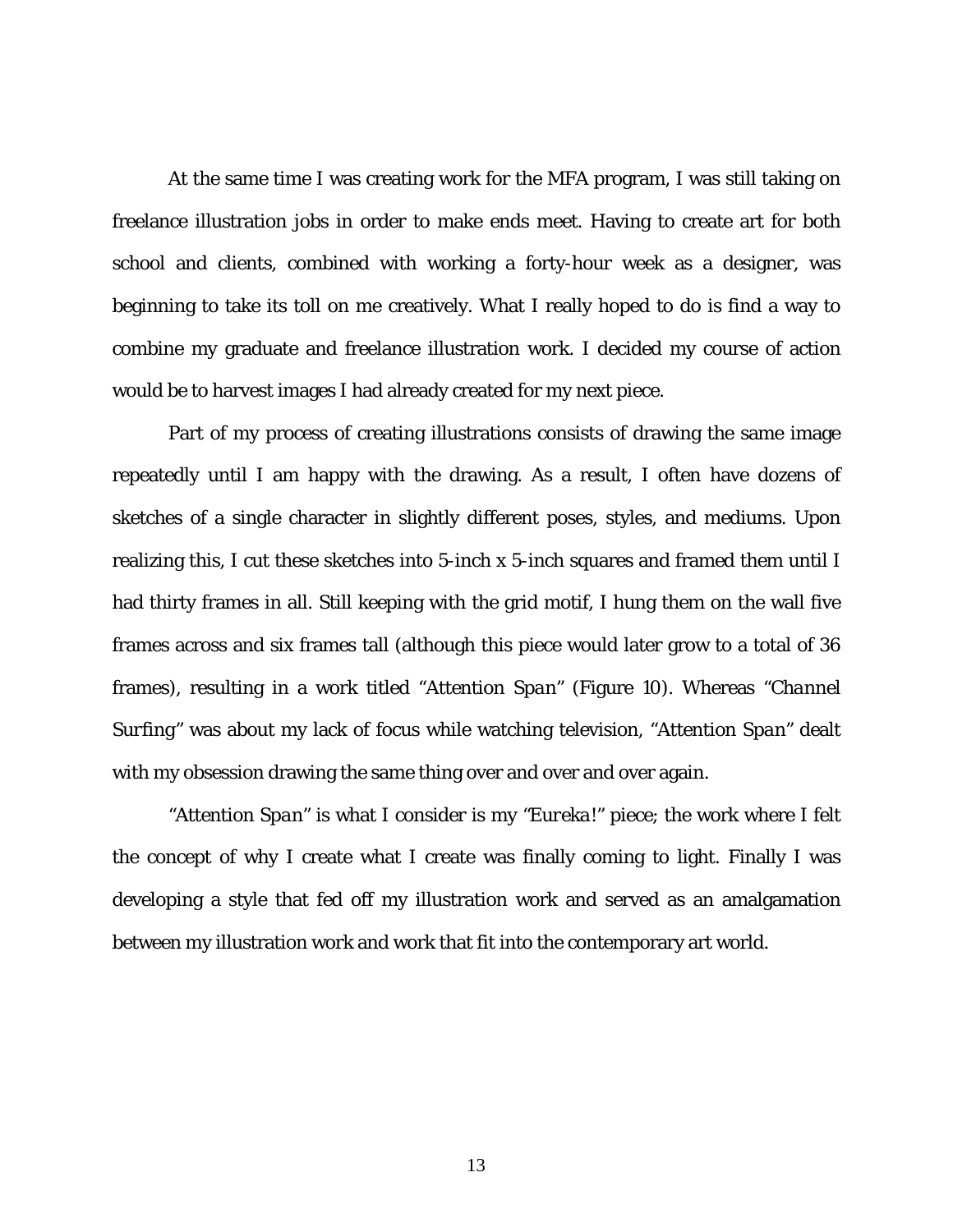<span id="page-23-0"></span>

**Figure 9:** *Attention Span* (Mixed Media; 2005)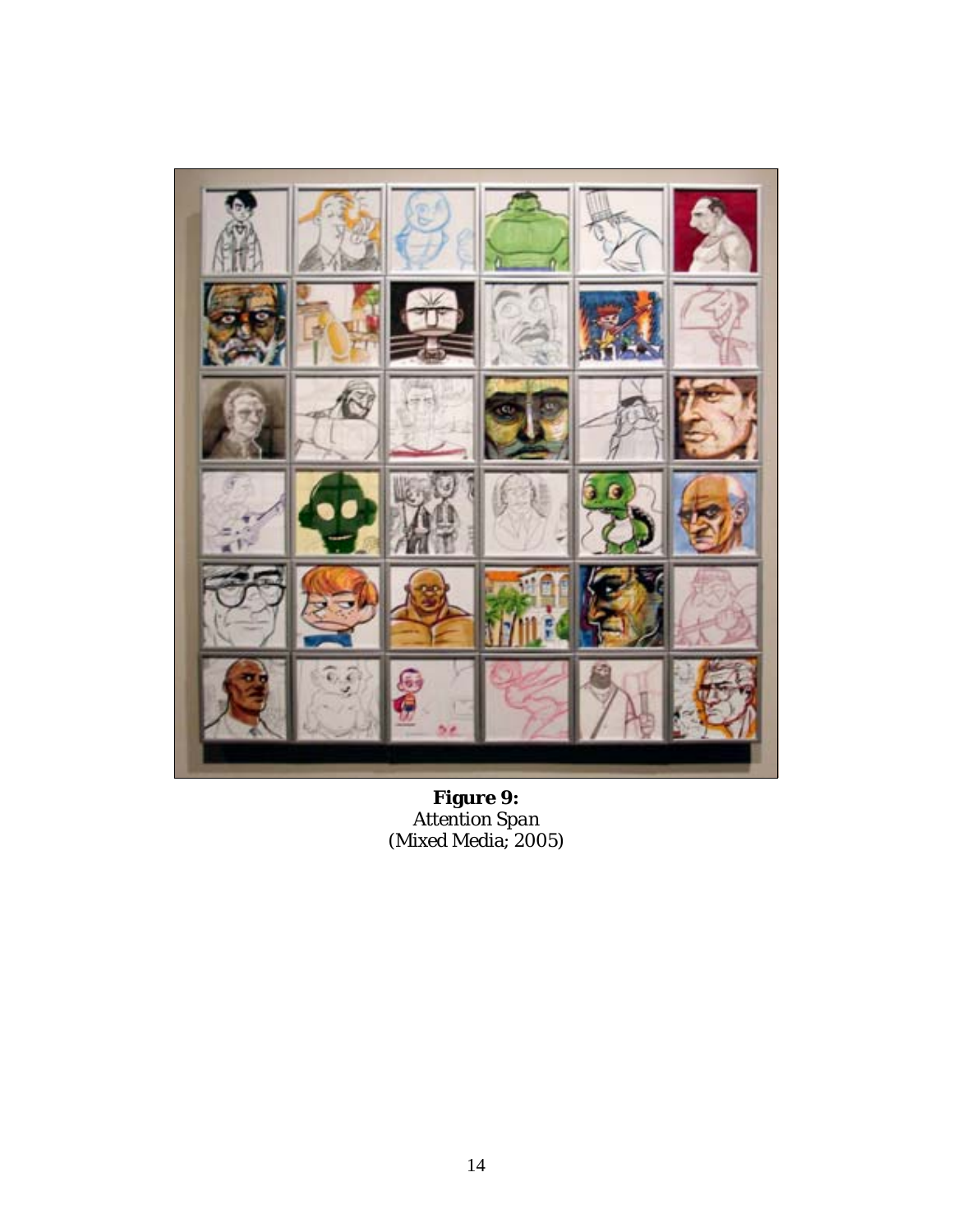## <span id="page-24-1"></span><span id="page-24-0"></span>**OBJECTS AND BRANDING**

In the middle of my second year, I created a brand featuring original characters, including t-shirts, buttons, lampshades, window clings, clocks, and plush figures. At the time I felt it was the natural progression of my work. I had just completed the piece called *"State of Heads"* (Figure 10), which consisted of 25 canvases hung in a grid layout and *"Broken Heroes"* (Figure 11), which was comprised of a grouping of four canvases.



**Figure 10:** *State of Heads* (Inkjet on Canvas; 2005)

Like *"Channel Surfing,"* each canvas of both pieces contained white-colored characters on solid backgrounds, also inspired by images and characters I saw on television. This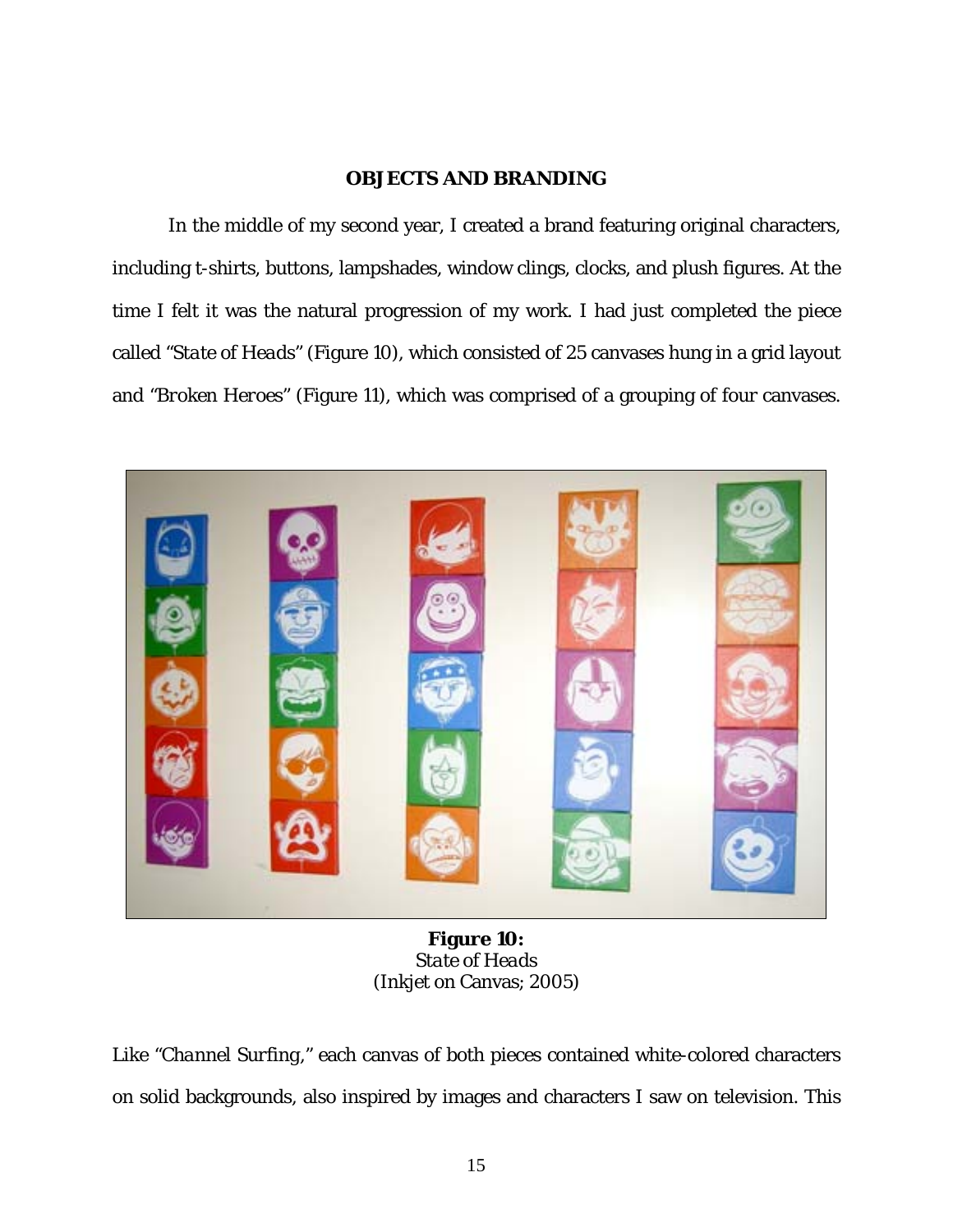time, however, instead of painting it in acrylic, I drew the characters on paper, scanned the drawings into the computer, and printed them on canvas that I stretched over a frame. The stretched color canvas wrapped around the frame, so that the color progressed around the edges. I constructed them this way because I felt it emphasized my view that each canvas was an individual object as opposed to just a painted surface.

<span id="page-25-0"></span>

**Figure 11:** *Broken Heroes* (Inkjet on Canvas; 2005)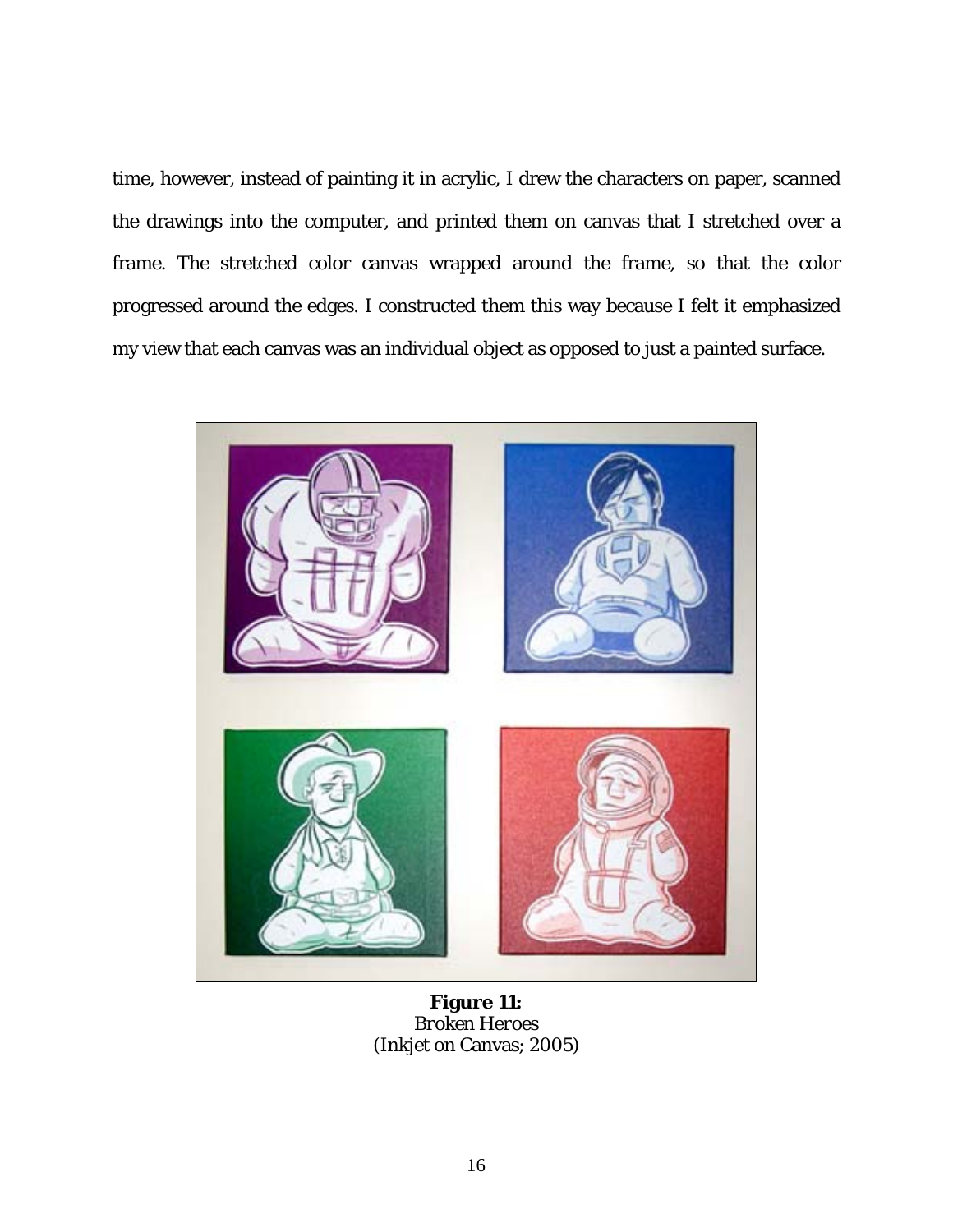This took me to what I believed was the next logical step to my work: actually creating objects of my work. Inspired by the designer toy craze, I set out to create a brand of characters and objects to put them on (Figures 12-19). Not knowing exactly how to sew or sculpt, I teamed with people who were able to take my character designs and make them into plush figures and sculptures. While the response was mostly favorable, the character line did not reach a level of originality I was happy with. It seemed that I was merely regurgitating what others had done before me and was not creating something original. I also did not feel as if I had control of how things would turn out, so I took a hiatus from creating the characters until I can create a design that is unique to me. I hope to revisit this in the future.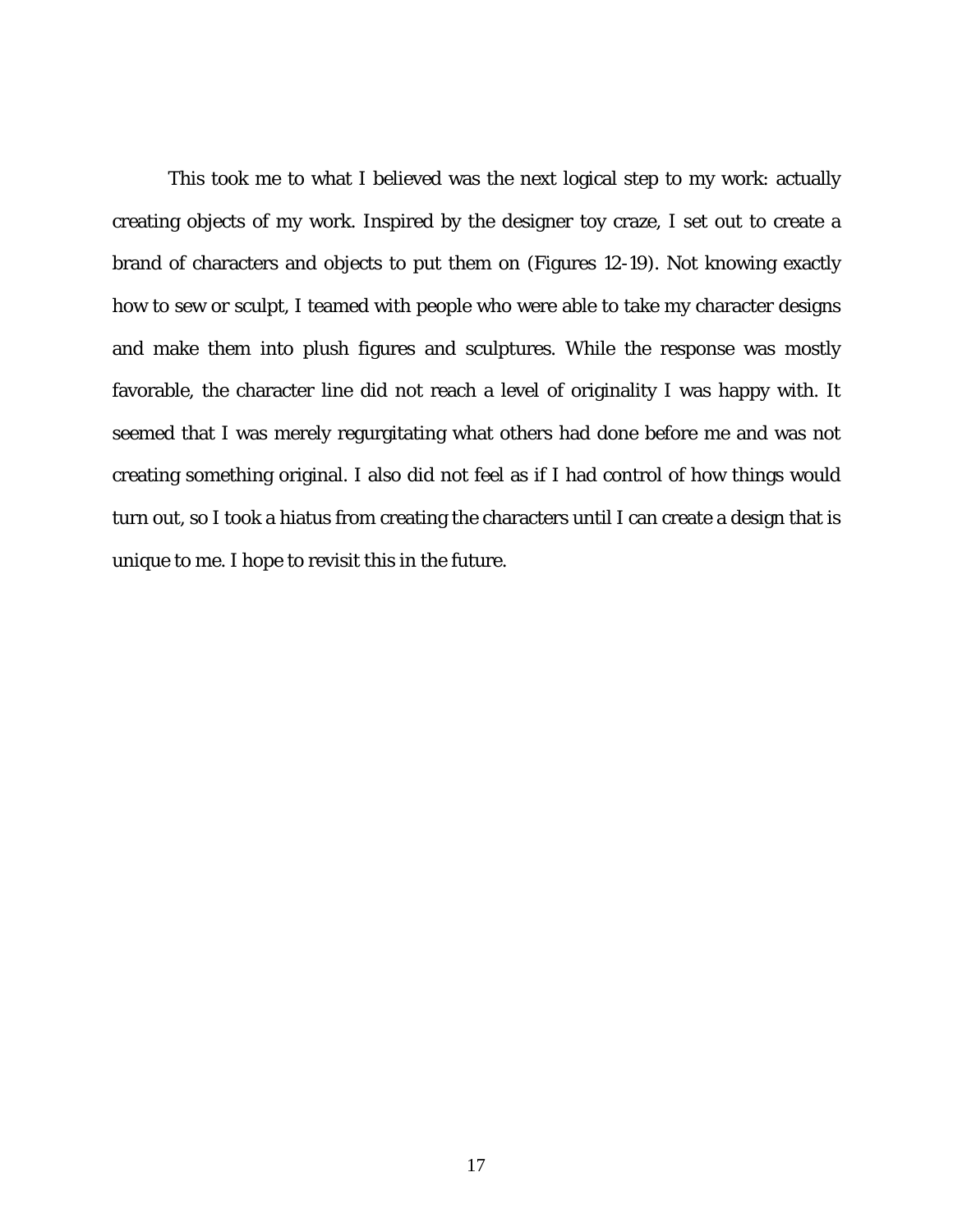<span id="page-27-0"></span>

**Figure 12:** *Clopsie* (Felt and flannel stuffed with cotton; 2006)

<span id="page-27-1"></span>

**Figure 13:** *Clopsies* (Felt and flannel stuffed with cotton; 2006)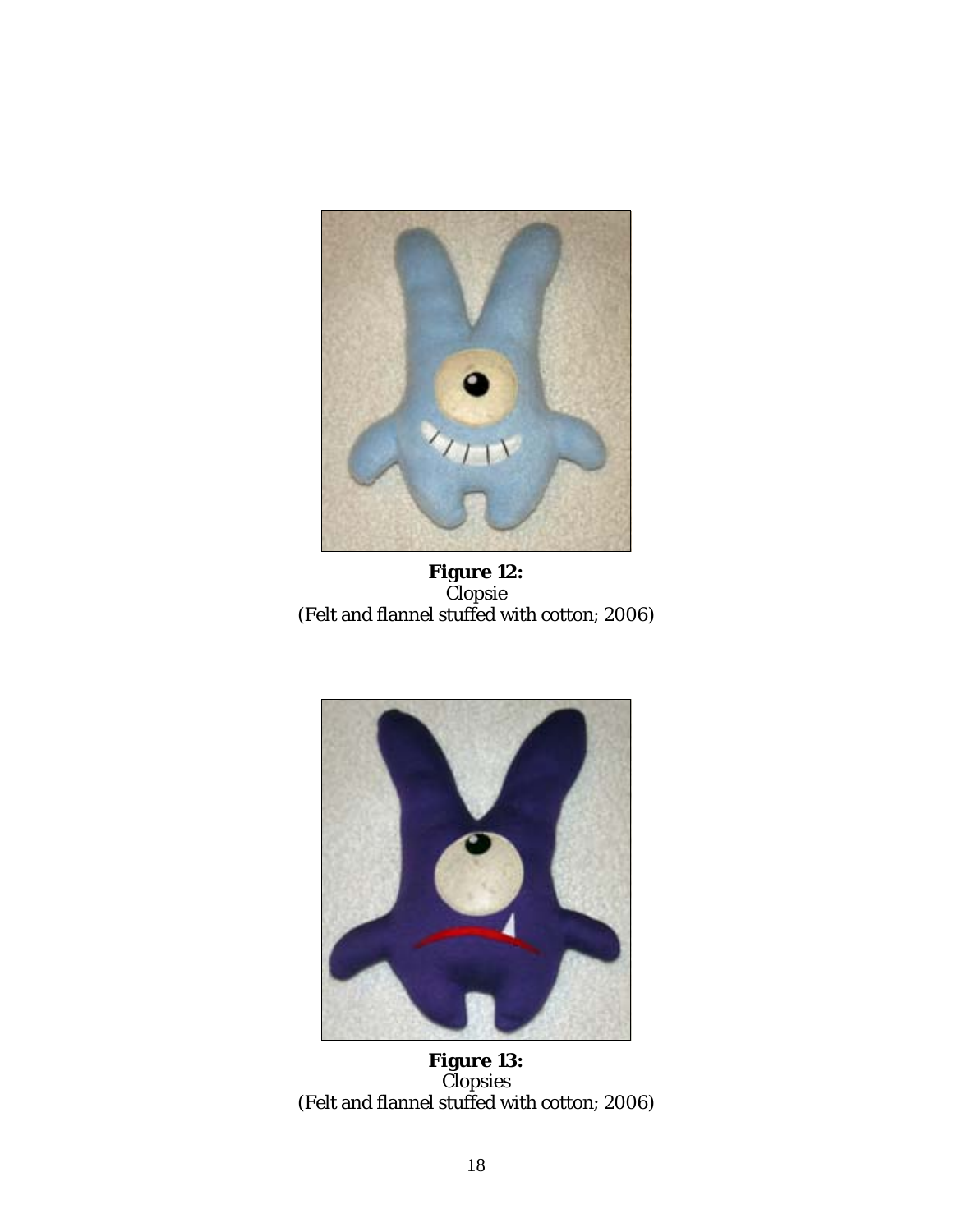<span id="page-28-0"></span>

**Figure 14:** *Alberto* (Felt and flannel stuffed with cotton; 2006)

<span id="page-28-1"></span>

**Figure 15:** *Augie* (Felt and flannel stuffed with cotton; 2006)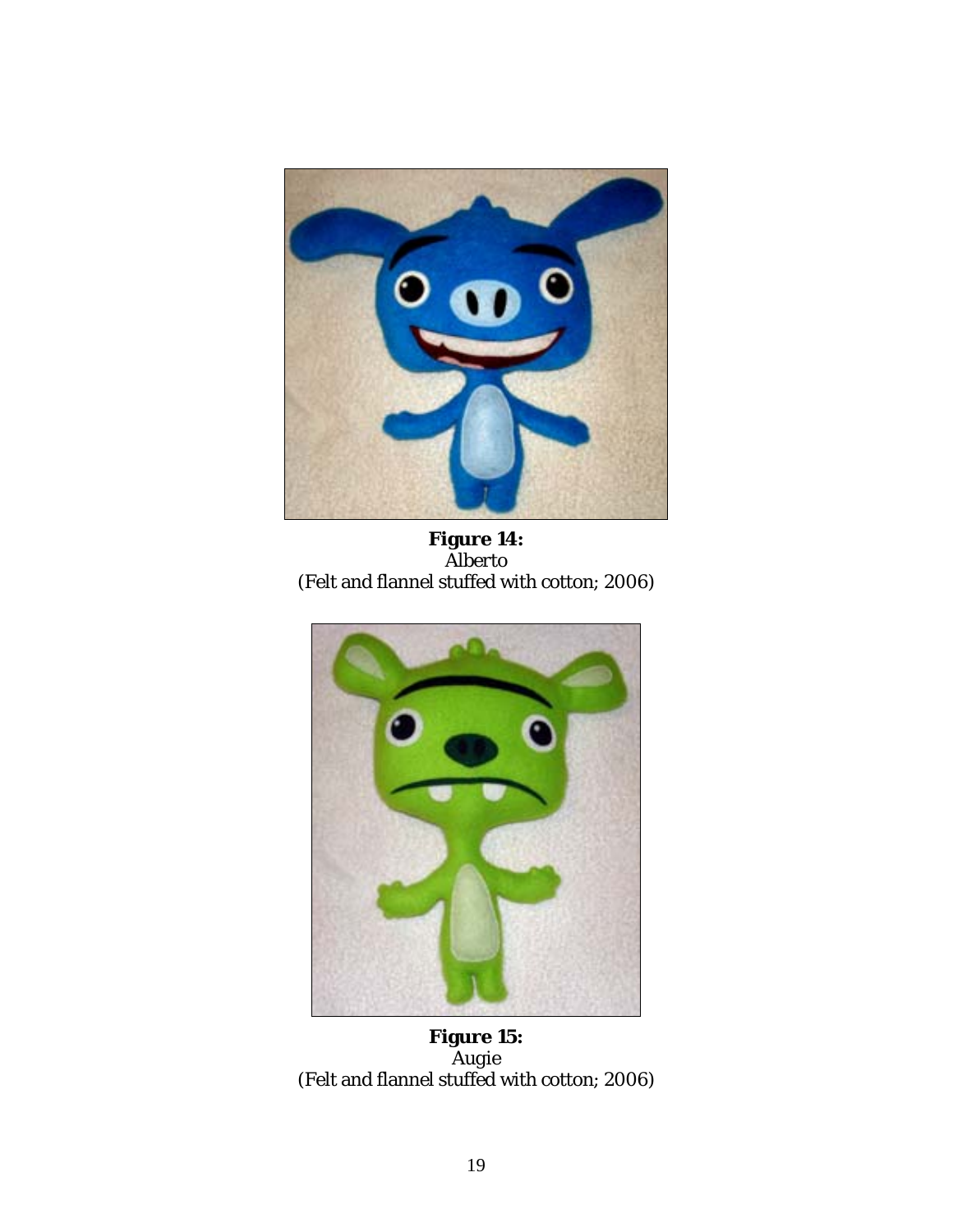<span id="page-29-0"></span>

**Figure 16:** *Popsie Group Clock* (2006)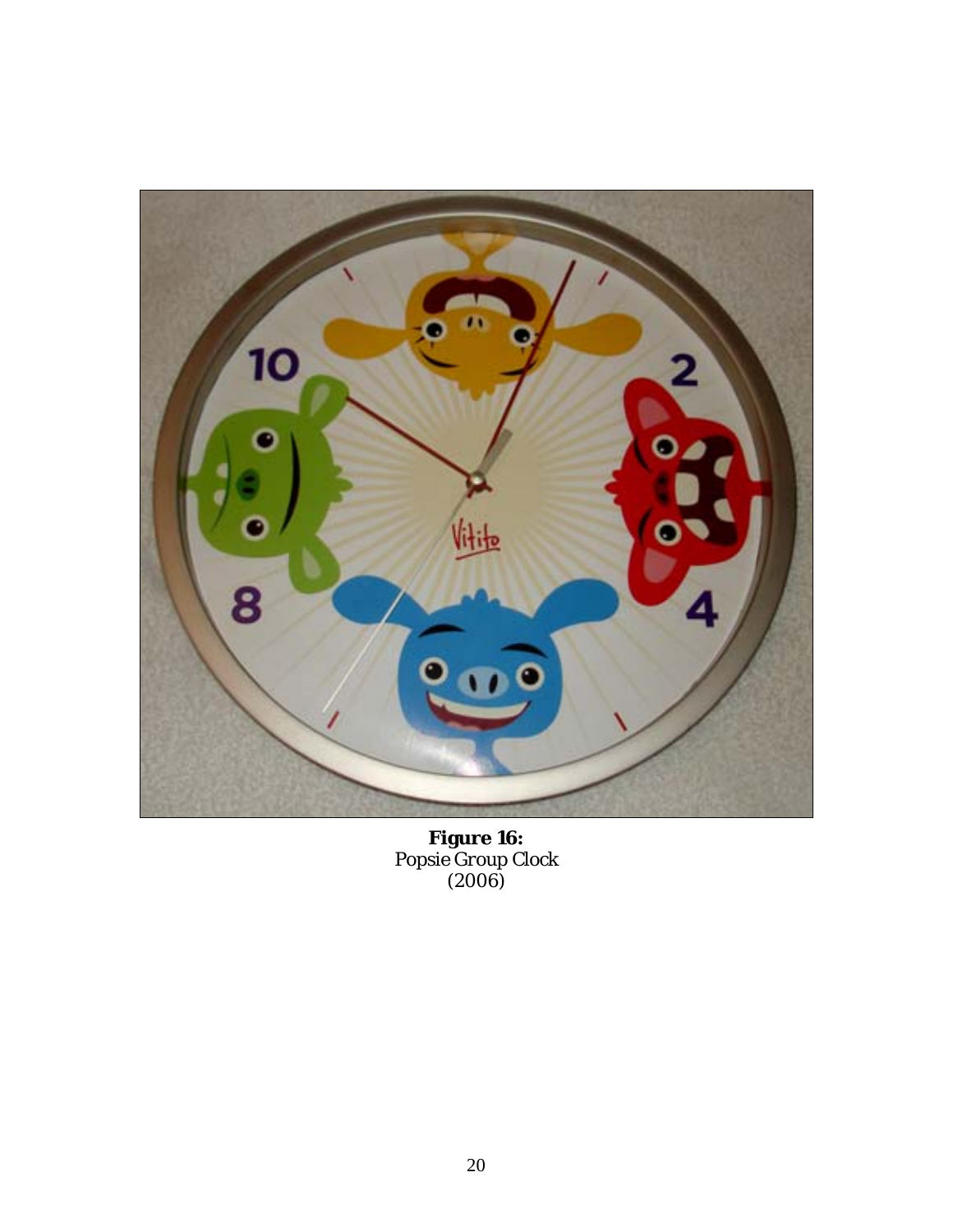<span id="page-30-0"></span>

**Figure 17:** *Alberto Popsie Clock* (2006)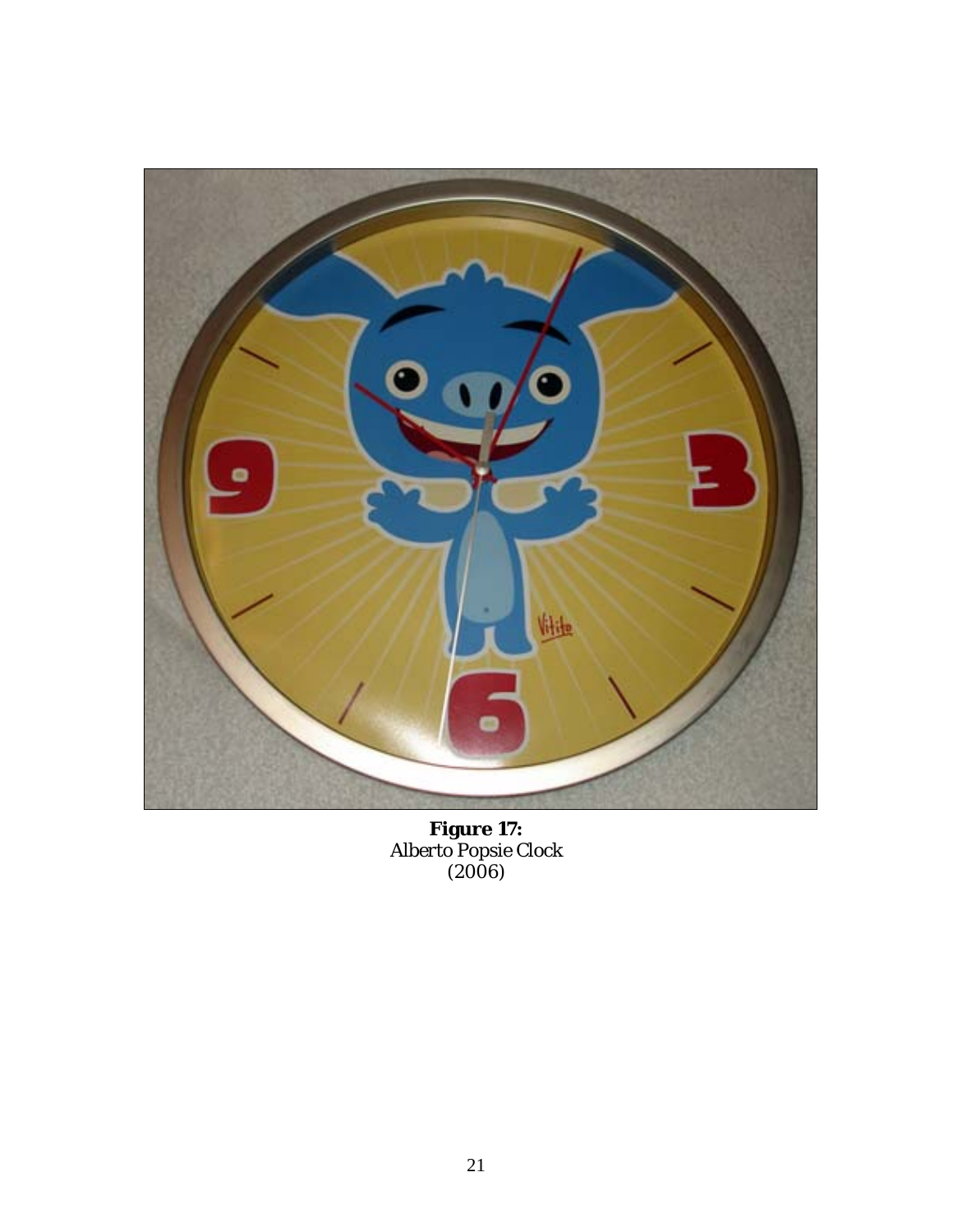<span id="page-31-0"></span>

**Figure 18:** *Broken Hero Clock* (2006)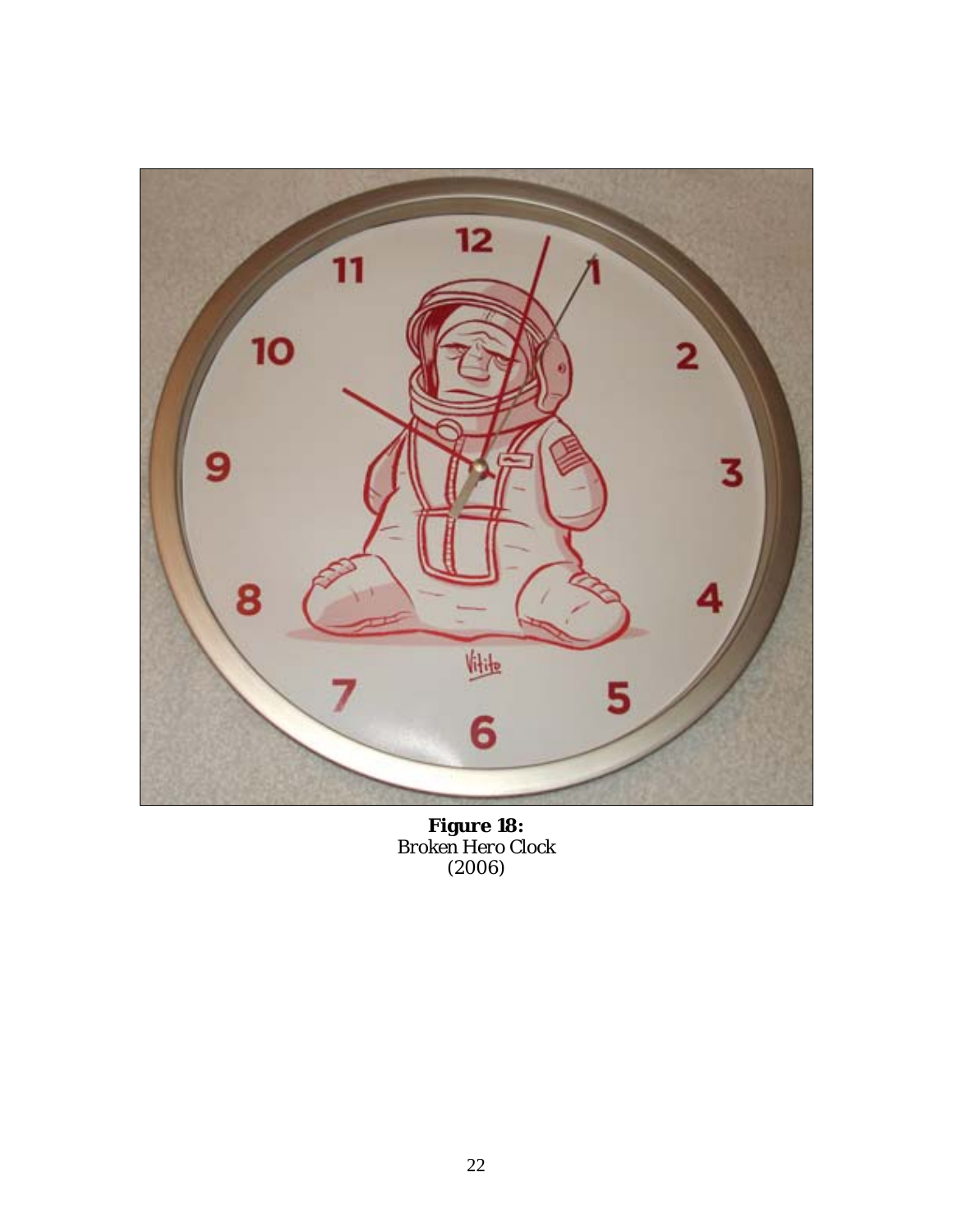<span id="page-32-0"></span>

**Figure 19:** *Popsie Sculpt* (Painted clay over armature; 2006)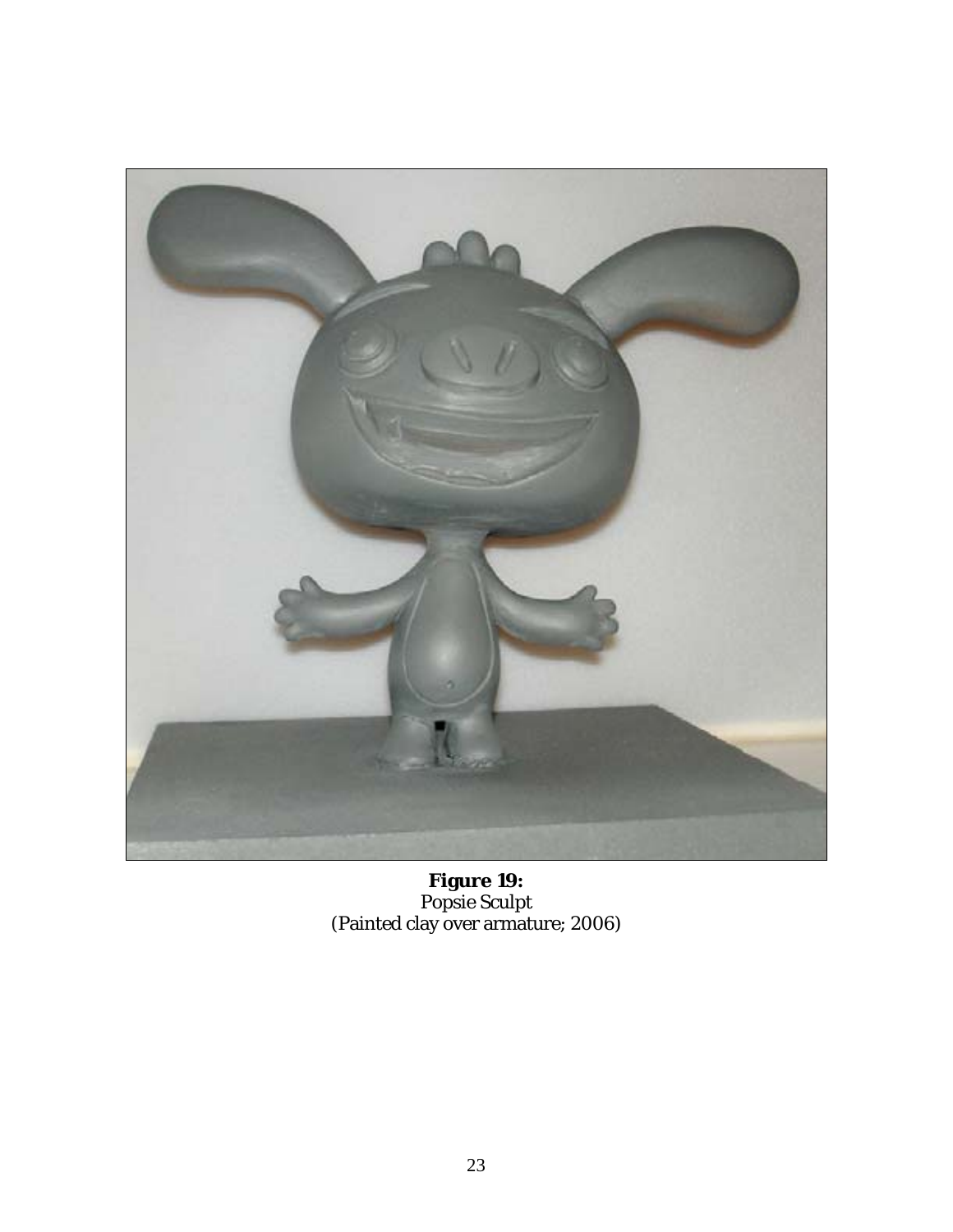#### <span id="page-33-0"></span>**THE THESIS SHOW**

The final MFA thesis show quickly came upon us. When it came time to choose the work to include in it, I realized that it mostly needed to be new work. I would be displaying in an area larger than any I had displayed in before and I wanted to be able to fill it.

I was assigned a large wall in the gallery and quickly decided that I would attempt to expand on my previously created work, "*Attention Span*," and fill it up with small, 5 inch x 5-inch squares of drawings I scavenged from my sketchbooks. The gallery walls are carpeted and I knew from previous experience showing there that the small frames used in "*Attention Span"* would prove difficult to hang, especially in a grid format. Upon the suggestion of a classmate, I decided to mount the images on lightweight ¾-inch black foam core and Velcro each piece to the wall. Since the mounting would cause it to look different than "*Attention Span*," this piece became a new work. The plan was to cover the wall with six rows of forty images totaling 240 squares, although this layout quickly changed upon installation. Once in the gallery, it became obvious that the intended layout did not achieve the imposing look I envisioned. Instead, it became a more organic grid, breaking free of the cold rectangle. I called the work *"Pieces of People We Love"* (Figures 20 and 21).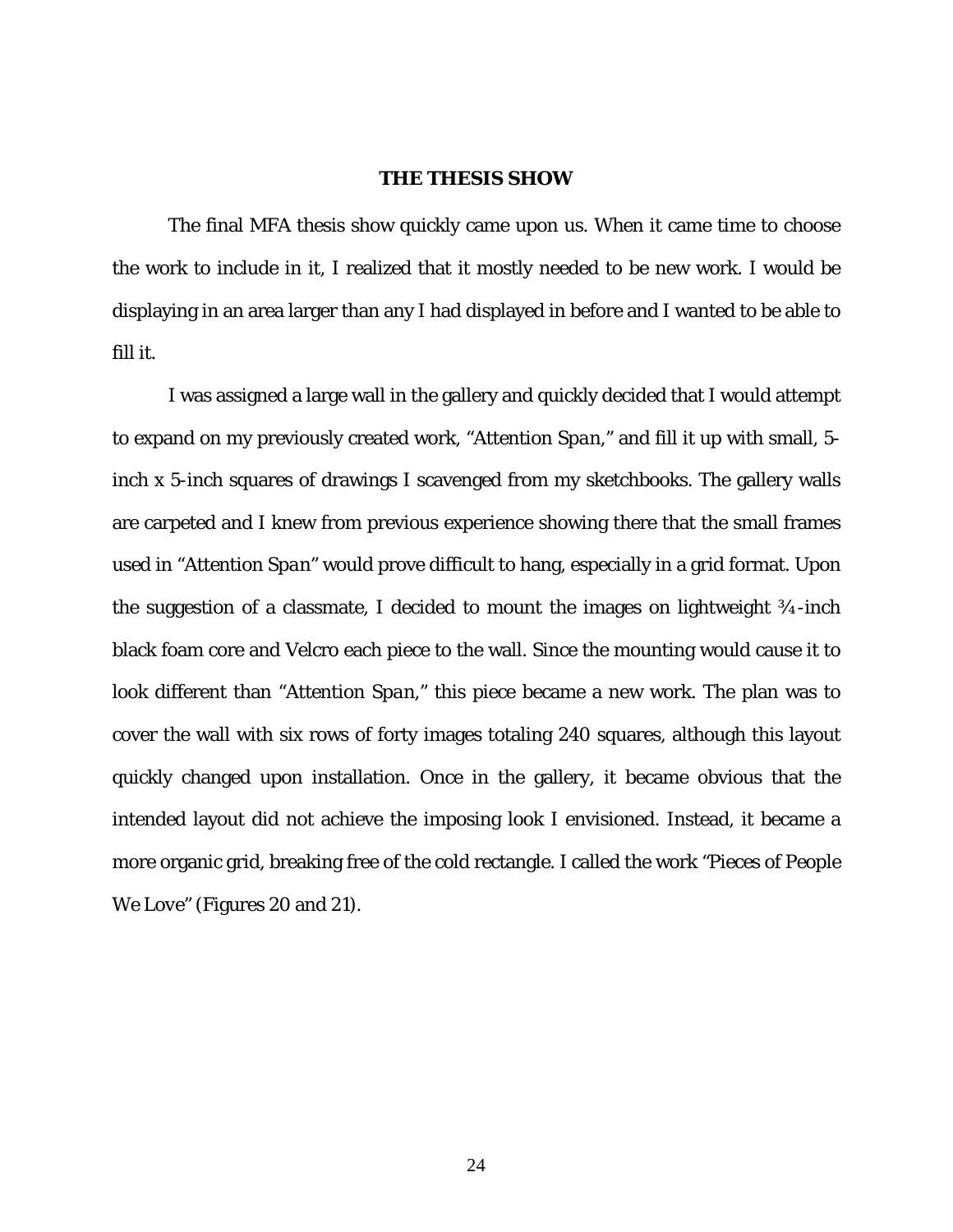<span id="page-34-0"></span>

<span id="page-34-1"></span>**Figure 20:** *Pieces of People We Love* (Mixed Media; 2007)



**Figure 21:** *Pieces of People We Love (Detail)* (Mixed Media; 2007)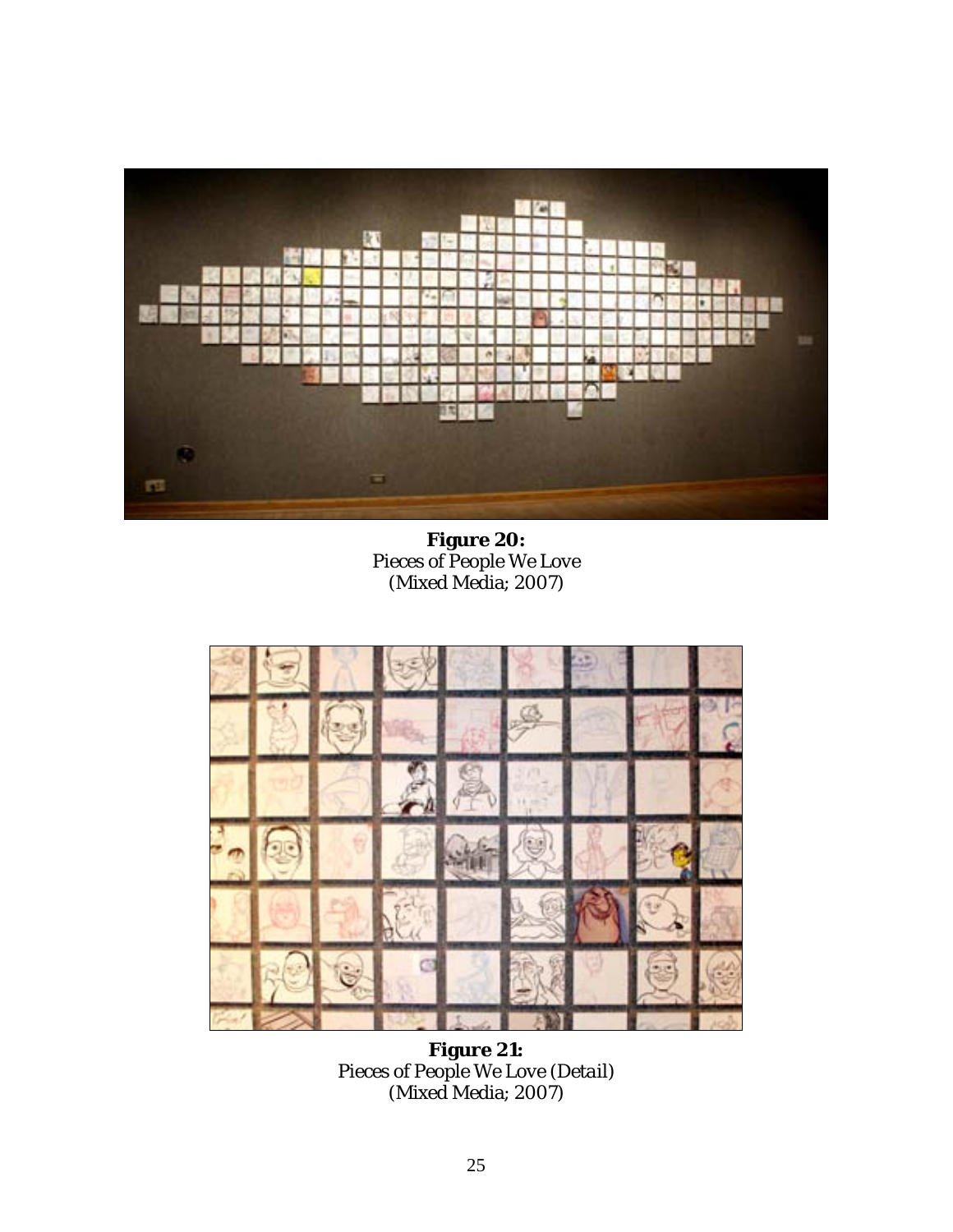Upon seeing the small pieces sprawled out on the wall, I suddenly felt very exposed. I realized that this particular work, and *"Attention Span"* before it, reveals more about me than I was prepared for. Somehow, looking at it felt as if I were giving the world a peek into a diary of sorts. Both pieces consist of sketches I never intended to show anyone. Now, I had exposed the good and the bad of my work for all to see.

Another new piece I created for the show was a series of drawings again inspired by images I saw while watching television. For *"Stuck In A Moment You Can't Get Out Of"* (Figure 22), I decided to continue with a traditional medium and created it with pencil and markers. The colorful figures centered on the paper also gave it an appearance reminiscent of animation cells, which reinforced the idea that the images were inspired by popular media.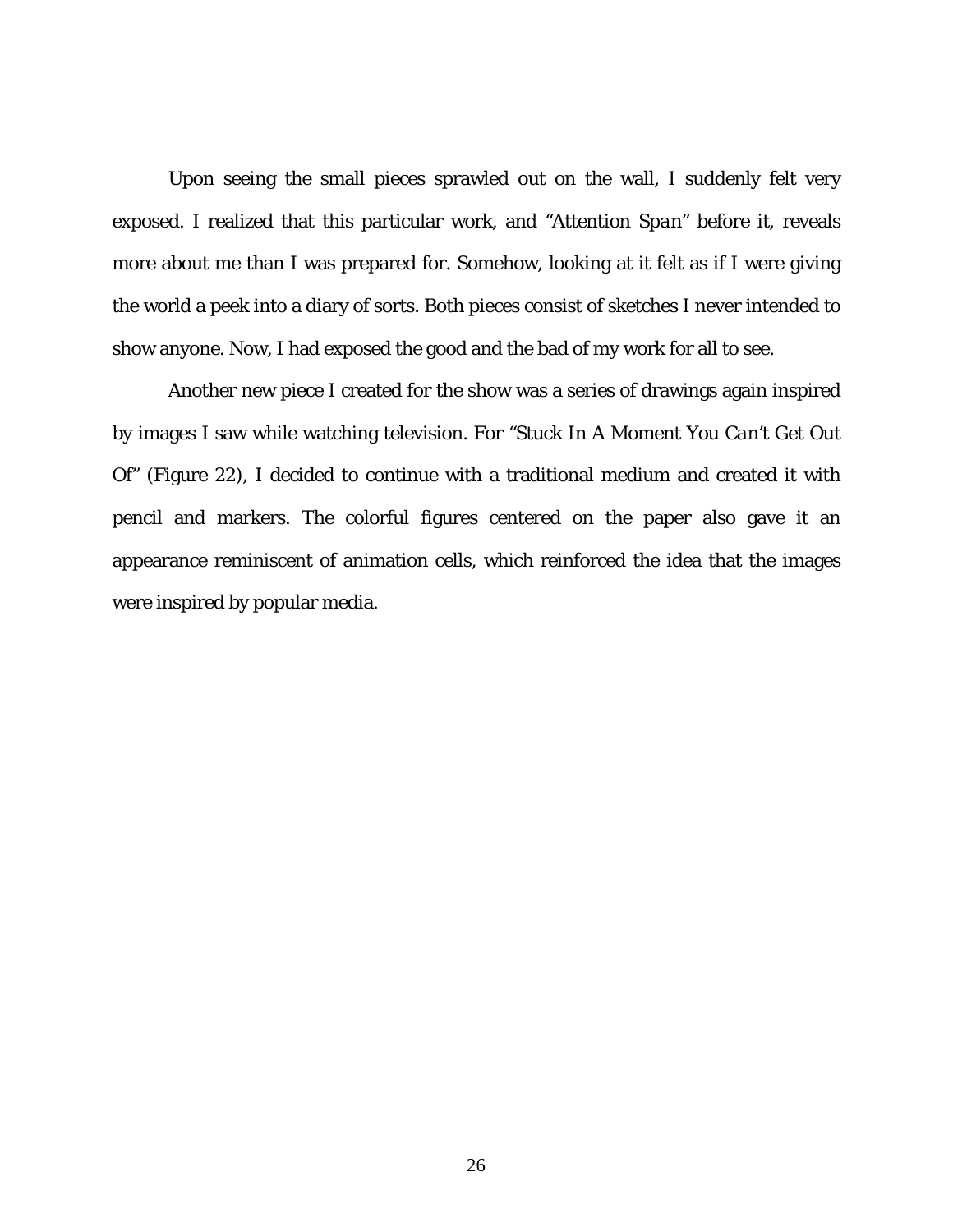<span id="page-36-0"></span>

**Figure 22:** *Stuck In A Moment You Can't Get Out Of* (Pencil, Ink, Marker; 2007)

Along similar lines I created the piece *"The Execution of All Things"* (Figure 23). Like *"Stuck In A Moment," "Execution"* was created traditionally with pencil, acrylic, and watercolor. However, *"Execution"* is not as polished as *"Stuck In A Moment."* By using the acrylic paint and roughening the paper with an eraser, I created a texture on the paper that I usually reserve for my sketchbook.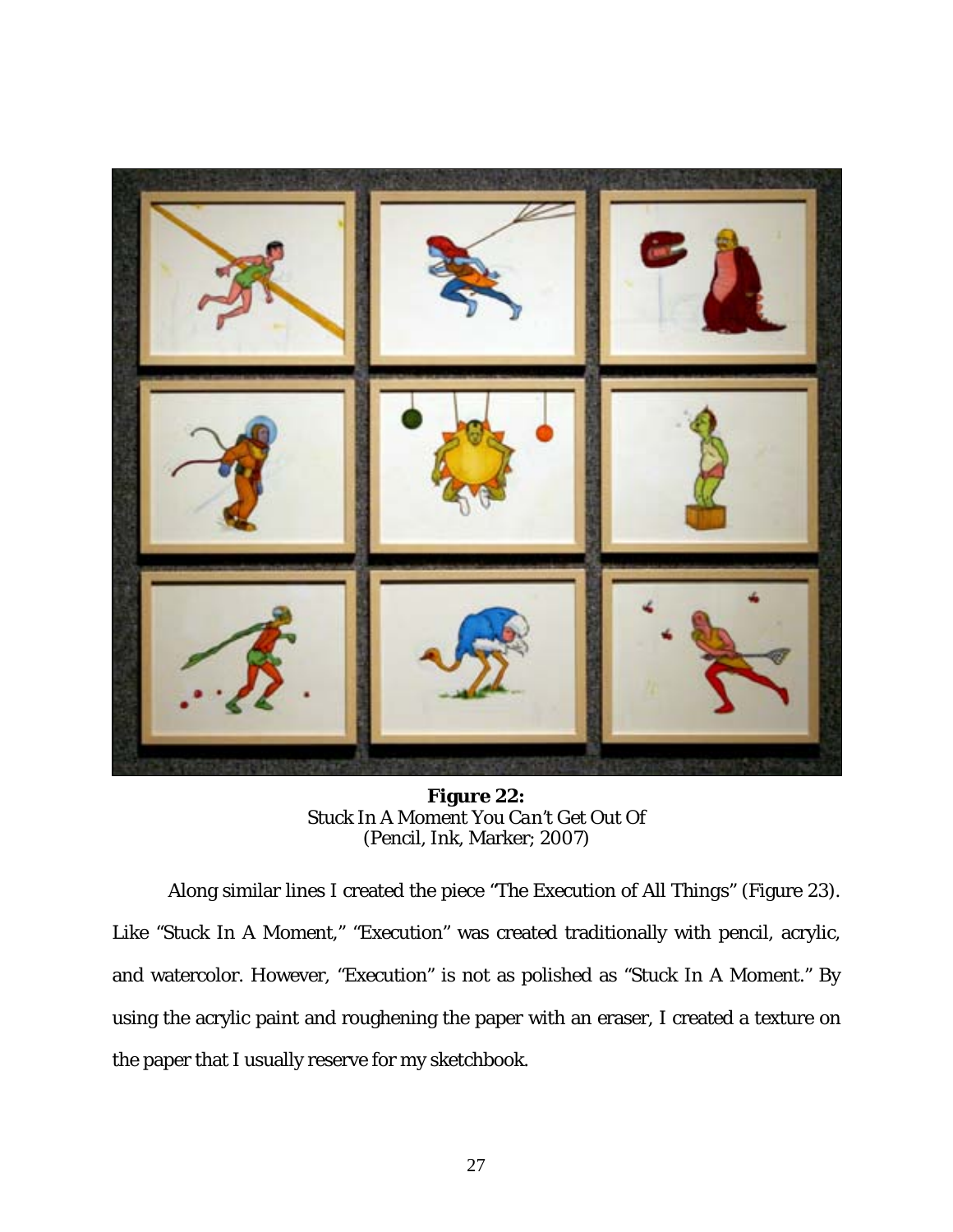<span id="page-37-0"></span>

**Figure 23:** *The Execution Of All Things* (Pencil, Ink, Watercolor; 2007)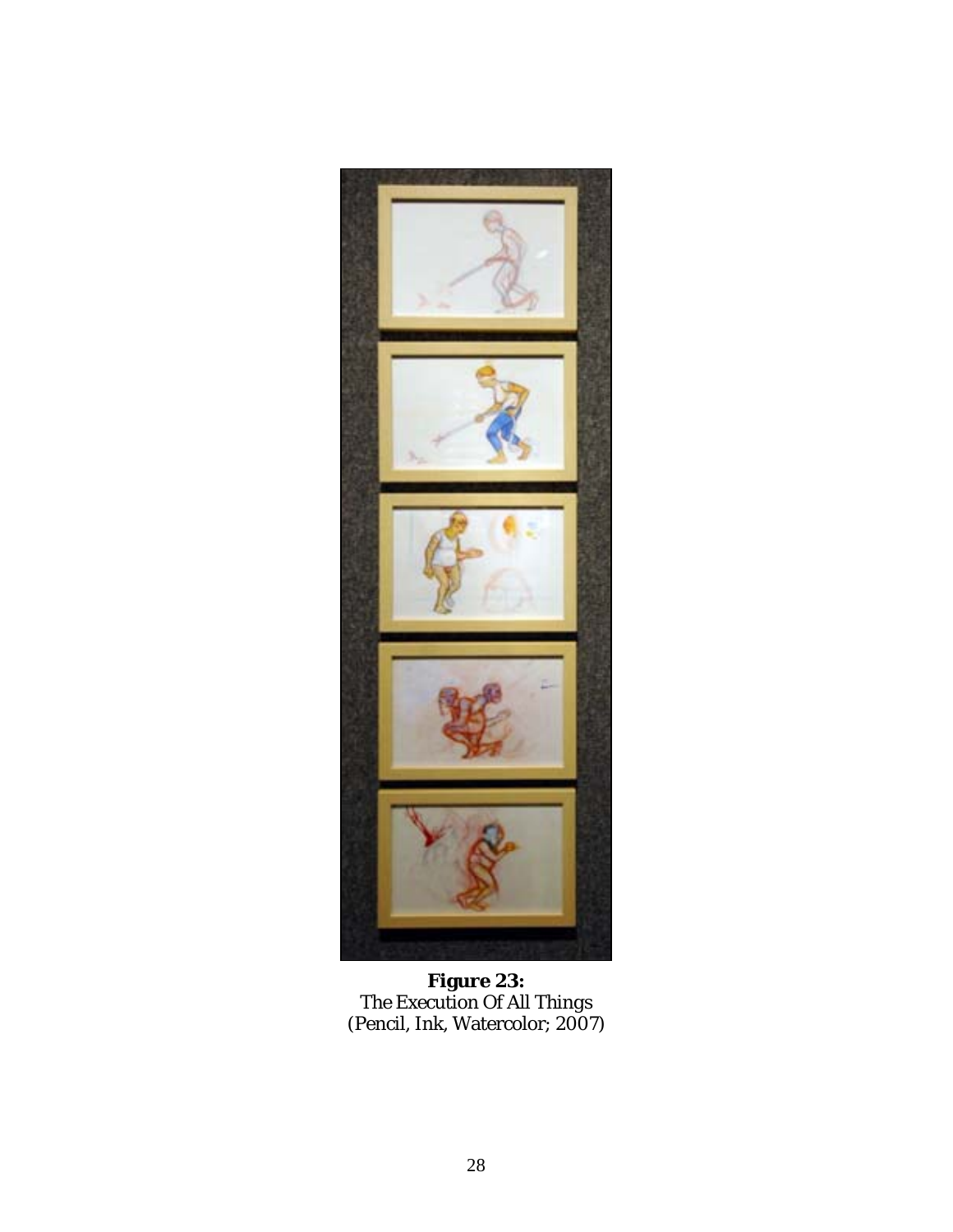Finally, rounding off the new pieces created for the thesis show are *"My Old Friend"* (Figure 24) and *"Oh Well"* (Figure 25). Each piece was created by stuffing canvas with cotton and painting the surface. I created these figures to act as a bridge between the drawings and the plush figures I intend to continue with.

<span id="page-38-0"></span>

**Figure 24:** *My Old Friend* (Acrylic and Marker on Stuffed Canvas; 2007)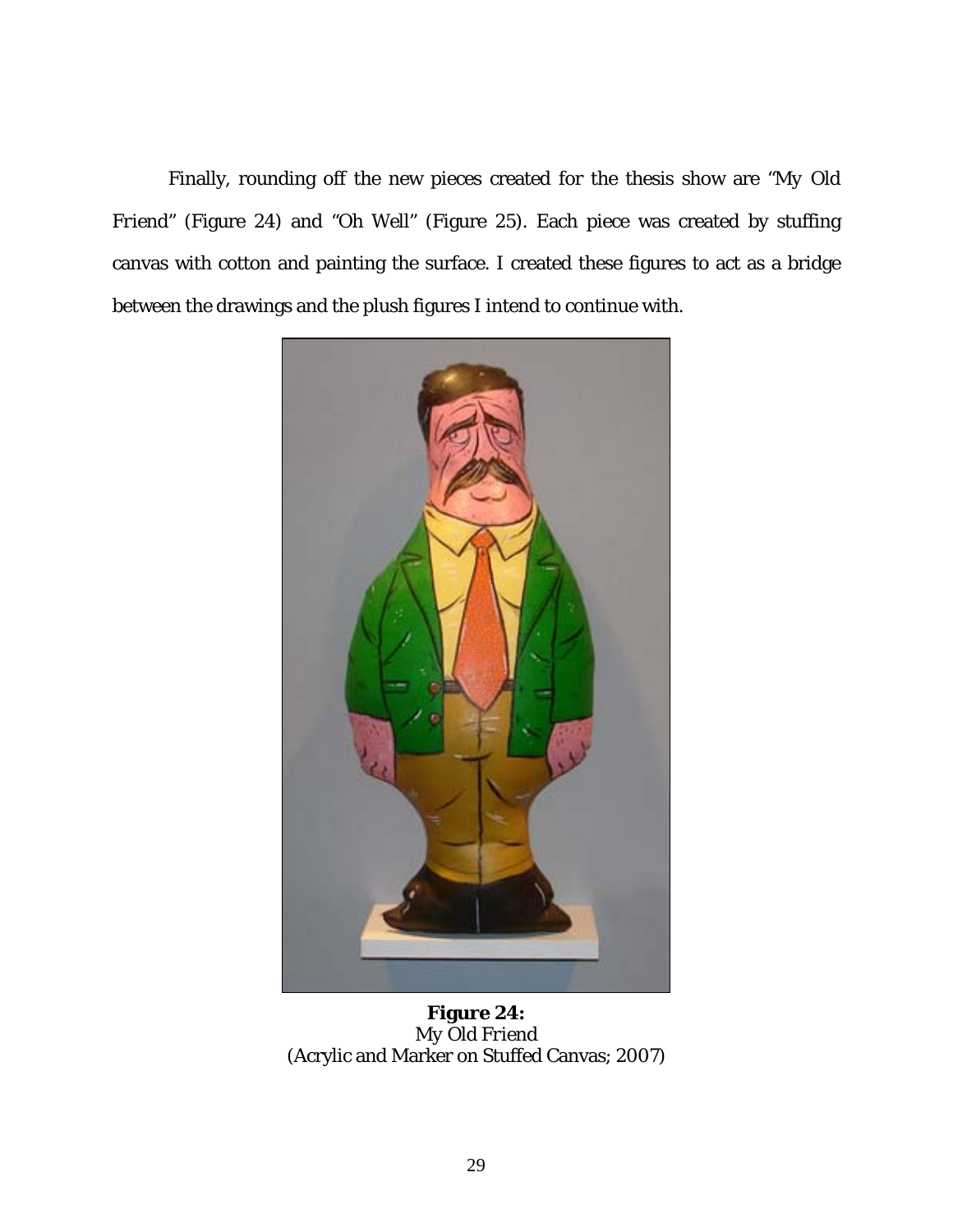<span id="page-39-0"></span>

**Figure 25:** *Oh Well* (Acrylic and Marker on Stuffed Canvas; 2007)